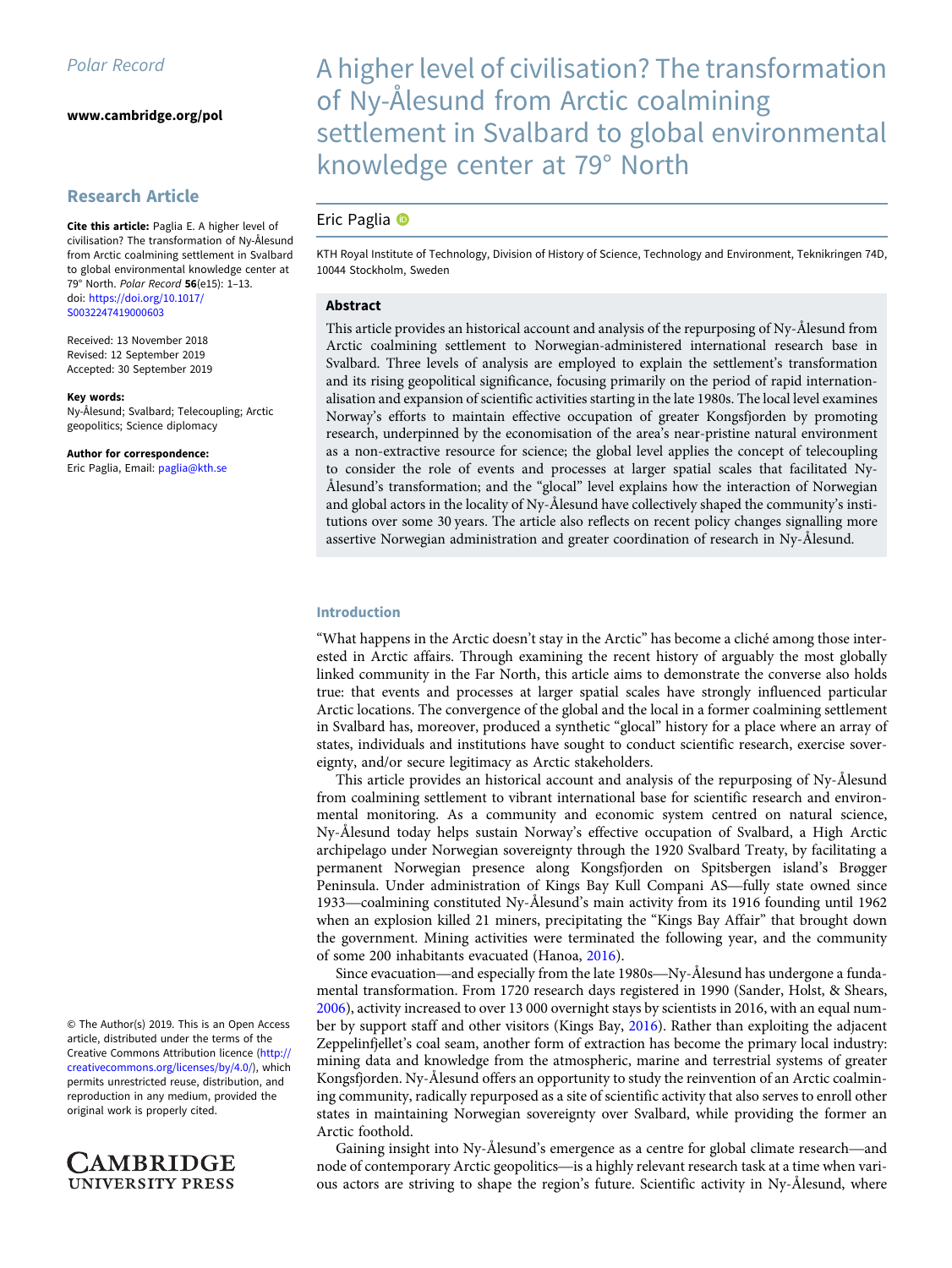10 states today maintain research stations, is a form of informal diplomacy (Grydehøj, [2014\)](#page-11-0) and a primary means for non-Arctic countries to assert Arctic stakeholder status, facilitating their participation in regional governance bodies (Paglia, [2016](#page-11-0); Roberts & Paglia, [2016](#page-12-0)). The period of Ny-Ålesund's transformation here analysed encompasses—and is deeply intertwined with—the two socio-ecological and geopolitical state changes (Young, [2010](#page-12-0)) that took place in the Arctic since the late 1980s, during which the region has become an area of significant international interest.

Norway's sovereignty over Svalbard has been maintained through effective occupation and long-term administration of the archipelago, including the previously coal-based settlements Sveagruva and Longyearbyen (Pedersen, [2017](#page-11-0)). The latter began diversifying its economic base in the early 1990s with the establishment of UNIS (Misund, Aksnes, Christiansen, & Arlov, [2017](#page-11-0)). The decline of coal and ascendency of research and education in Longyearbyen were affirmed by a 2016 government white paper (Norway, [2016](#page-11-0)), which also elevated the role of the Norwegian Polar Institute (NPI) in Ny-Ålesund, mandating the transfer of decime of coal and ascendency of research and education in<br>Longyearbyen were affirmed by a 2016 government white paper<br>(Norway, 2016), which also elevated the role of the Norwegian<br>Polar Institute (NPI) in Ny-Ålesund, mand the Ministry of Trade, Industry and Fisheries (MOI) to the Ministry of Climate and Environment (MOE).

With coalmining relegated to industrial history, Ny-Ålesund's reinvention and embrace of research as the primary enterprise provides a useful precedent for Norway's post-coal and increasingly science-centric Svalbard policy. The success of the socio-economic science-centric svabard policy. The success of the socio-economic model developed over almost 30 years can, as elaborated below<br>from the perspective of multiple participants in this highly inter-<br>nationalised process, larg from the perspective of multiple participants in this highly internationalised process, largely be explained by the opportunities for research institutes, even individual scientists—to derive scientific, the perspective of multiple participants in this highly internationalised process, largely be explained by the opportunities for most stakeholders—the N geopolitical and/or professional benefits from the transformation.

### Methodology

Theories presented below are each associated with one of three scales of analysis that structure this study of an Arctic post-industrial transformation processes. In addition to providing an account of Ny-Ålesund's contemporary history, it also seeks to shed light on how, why and under what circumstances settlements established for resource extraction are repurposed for other activities. Empirical sources include Norwegian government reports and policy documents; literature on Svalbard and the Arctic; and a series of oral histories and written interviews with key Norwegian and international actors. A 2013 study visit provided valuable first-hand observations on Ny-Ålesund's built environment, surrounding natural systems, and scientific work of researchers.

# Multiple-scale analysis

The history of Ny-Ålesund's transformation involves drivers and Ine mistory of Ny-Alesund's transformation involves drivers and<br>actors operating at multiple spatial and political levels, and with<br>differing purposes, which converged in the common project of cre-<br>ating an international s differing purposes, which converged in the common project of creating an international scientific community in the High Arctic. This article therefore utilises three levels of analysis—local, global and glocal—to explain how the former industrial mining community of Ny-Ålesund evolved into a highly organised and increasingly institutionalised base for diverse scientists studying Arctic and global environmental change. The analysis focuses mostly on the period that ensued in the late 1980s, when Norwegian authorities began to actively encourage and facilitate the establishment of research stations managed by national polar institutes.

The "local" level entails efforts by Norway—as Svalbard's sovereign authority—to maintain effective occupation of Ny-Ålesund following coalmining's abrupt end. Largely motivated by geopolitical concern over Soviet/Russian activity in Svalbard (Arlov, [2011](#page-11-0); Barr, [2003\)](#page-11-0), many fundamental changes became manifest in the settlement's economic system. From industrial coalmining to international scientific research, Ny-Ålesund's socio-economic basis shifted from a logic of resource extraction to environmental preservation, which facilitates extracting uncontaminated data and knowledge from natural systems. Essential to this process was a radical reinterpretation of "natural resources". As coal was in earlier periods socially constructed as a natural resource by actors favouring a mining future for Svalbard (Avango, [2014](#page-11-0)), the past 30 years has seen undisturbed nature promoted as the foundation of economic activity. The analysis of local drivers in Ny-Ålesund's transformation applies the "economisation" concept (Çalışkan & Callon, [2009](#page-11-0)) to explain how a landscape portrayed as "nearpristine" became the primary asset on which Norway constructed a research-based economy.

The internationalisation and escalation of activity in Ny-Ålesund during the late 1980s and early 1990s was concurrent with new conceptions of the Earth as an integrated system, and the emergence of climate change and polar ozone depletion as major political issues. It also coincided with the rapid expansion of globalisation after the Cold War. To distinguish external processes from Norway's activities in Svalbard, the "global" level of analysis incorporates broader political, economic and scientific developments that greatly enhanced international interest in the Arctic, in turn motivating non-Arctic states to pursue a permanent presence in Ny-Ålesund. Brief histories of national stations are provided in the "global"section, which applies a lens of telecoupling (Liu et al., [2013](#page-11-0)) to comprehend the global proca less of elecoupling (Liu et al., 2013) to comprehend the global processes, events and interactions that were instrumental in the settle-<br>ment's transformation. The telecoupling concept encompasses<br>environmental, socio-ec ment's transformation. The telecoupling concept encompasses environmental, socio-economic and geopolitical connections that connect distant locations—including human and natural systems—through inter-spatial communication, globalisation flows and Earth system processes (Liu et al., [2013;](#page-11-0) Lenschow, Newig, & Challies, [2016;](#page-11-0) Paglia, [2018\)](#page-11-0).

The dynamic late 1980s period of global change when the new incarnation of Ny-Ålesund emerged also gave rise to the term "glocal". Coined in 1990, glocal entailed the interplay of forces at multiple scales and corresponded with attempts to connect the local and global in environmentalist thought and action (Roudometof, [2015\)](#page-12-0). Similar to telecoupling's concern with interaction across space, "glocalisation" as applied here examines the convergence of distant forces that shaped a distinct community of locally engaged international actors. The analysis employs social and heuristic perspectives: the former focuses on the emergence of glocal institutions embodying the interaction of a broad array of actors, while the latter considers Ny-Ålesund a "truth spot" (Sörlin, [2011\)](#page-12-0) where global environmental change is revealed.

Although each of these three levels of analysis provides a distinct perspective and line of empirical investigation, they should not be seen as strictly independent of one another. In some cases, key actors operated on multiple levels to transform the settlement key actors operated on mutuple levels to transform the setuement<br>and facilitate the convergence of the local and global, fostering the<br>glocal institutions that are a defining characteristic of contempo-<br>rary Ny-Ålesund. Fo glocal institutions that are a defining characteristic of contemporary Ny-Ålesund. Following separate presentations of local, global and facturate the convergence of the focal and global, fostering the<br>glocal institutions that are a defining characteristic of contempo-<br>rary Ny-Ålesund. Following separate presentations of local, global<br>and glocal perspec distinctive qualities that have set Ny-Ålesund apart from other areas of Svalbard. The conclusion considers future prospects for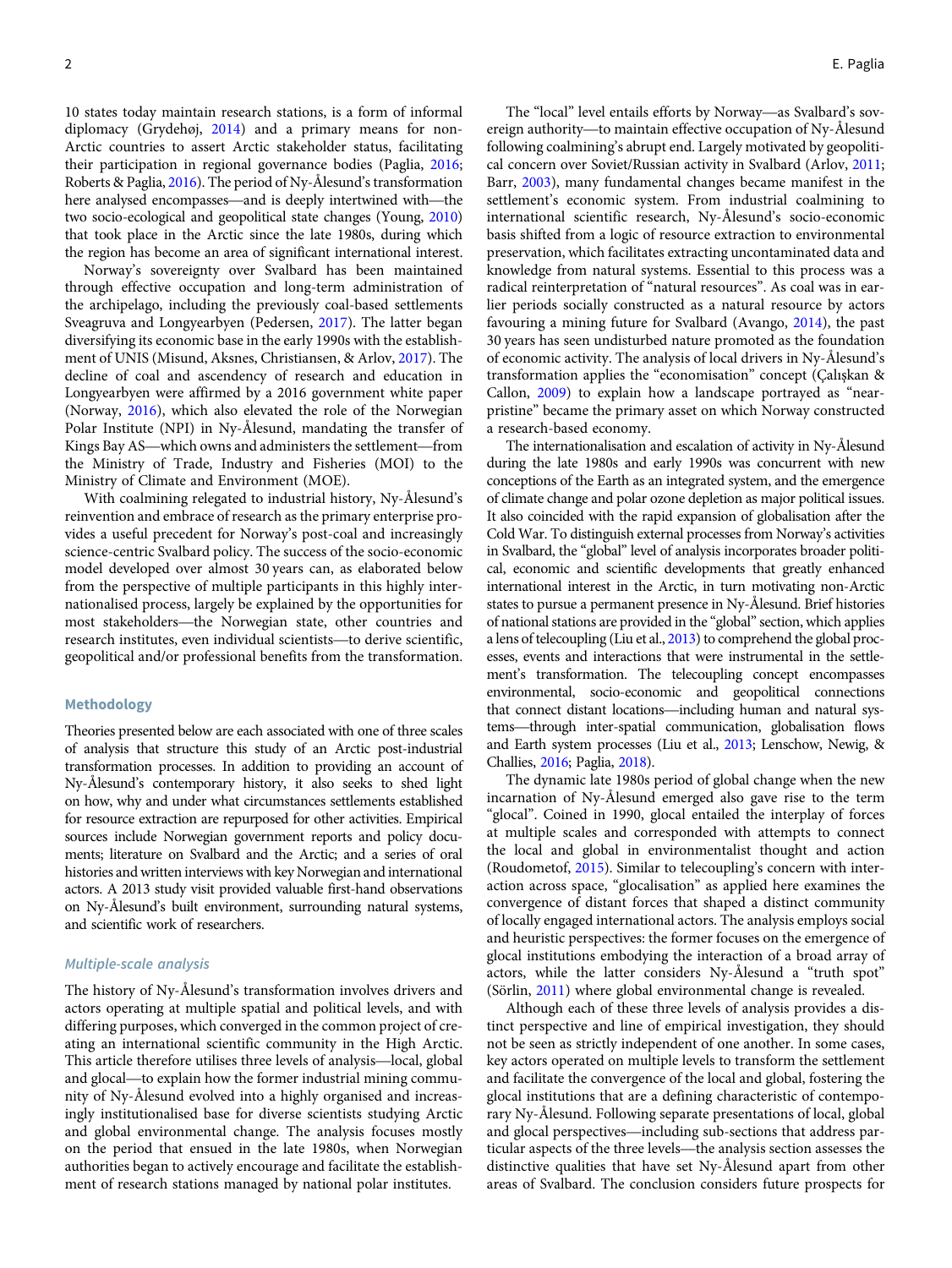Ny-Ålesund in the wake of the major 2016 government white paper, which entails substantial changes in the organisation and structure of the community.

## Local factors

Norway's efforts to maintain effective occupation entered a new phase in the late 1980s. A 1986 Ministry of Justice white paper emphasised Norwegian scientific activity in Ny-Ålesund (Norway, [1986](#page-11-0)). By 1991, however, its primary function as a base for international research received official recognition in a MOI white paper on developing commercial activity in Svalbard (Norway, [1991\)](#page-11-0), issued at a time when Norway was exploring strategies to diversify Svalbard's economy due to declining coal prices, which had precipitated a "coalmining crisis" (Arlov, [2011\)](#page-11-0). Ny-Ålesund's emerging economic system became based on Kings Bay providing fee-based services and accommodation for foreign institutions that, by signing long-term leases on research stations, recognised the state-owned company's authority. This mutually beneficial system enhances Norway's sovereignty and financially supports Norwegian administration.

Ny-Ålesund's new purpose was reaffirmed in the 1993 MOE white paper Norwegian Polar Research (Norway, [1993](#page-11-0)), although it is worth noting that the settlement's repurposing was first articulated in the 1991 policy document on Svalbard's economic development. The re-designation entailed that all other human activity would be subordinate to scientific research, which required undisturbed natural systems. The economisation of the local environment was underpinned by an assemblage of policies and legislation, large investments in critical infrastructure and scientific installations, and recasting Ny-Ålesund's surroundings as a pristine wilderness (despite evidence to the contrary, cf. Kruse, [2016](#page-11-0)), climate reference area and natural science laboratory. The robust research-based economy Norway constructed soon supplanted the somewhat static NPI-Kings Bay arrangement that defined community activity until the early 1990s.

## Transitional period 1967–1989

Ny-Ålesund's post-mining era had until then included two sciencebased ventures that initiated the settlement's new direction. During the European Space Research Organisation (ESRO) period (1967–1974), the Royal Norwegian Council for Scientific and Industrial Research (NTNF) constructed and operated the Kongsfjord Telemetry Station on behalf of the ESRO. The other was the 1968 establishment of a field station by NPI, which had since the early 1960s been eager to establish a facility in Ny-Ålesund, given the existing infrastructure that supported a community of 200–300 inhabitants (Barr, [2003;](#page-11-0) NPI, [2003\)](#page-11-0). ESRO and NPI ensured that Norwegian nationals could effectively represent the country's interests around Kongsfjorden (cf. Schild, [1996](#page-12-0))—a major concern after the 1962 crisis. Rolf Tamnes [\(1992](#page-12-0)) considers the latter a tipping point that led to Norway adopting a much more active political posture in Svalbard, where the Soviet Union in the early 1960s maintained three settlements with a total population over twice that of Norway's. NPI director Tore Gjelsvik played a key role in convincing the government to repurpose Ny-Ålesund for science by insisting the In Svaloard, where the soviet Union in the early 1960s maintained<br>three settlements with a total population over twice that of<br>Norway's. NPI director Tore Gjelsvik played a key role in convincing<br>the government to repurpos initial preference when it approached Norway in 1964 (Tamnes, [1992](#page-12-0)). The return of activity to Ny-Ålesund for science by insisting the government to repurpose Ny-Ålesund for science by insisting the telemetry station be situated there rather than Longyearbyen—ESROs initial preference and administered by NTNF—enabled NPI to establish its first station<br>administered by NTNF—enabled Norway in 1964 (Tamnes,<br>1992). The return of activity to Ny-Ålesund—financed by ESRO<br>and administered by NTNF—enabled NPI to in the "Yellow House", a coalmining-era family residence, staffed by

two technicians performing seismic and radiation measurements. The station was moved in 1981 to a late 1950s miners' barrack, where it remained until construction of Svedrup Station in 1999 (Barr, [2003\)](#page-11-0).

Conducting highly visible field research to demonstrate Norwegian sovereignty is a longstanding NPI imperative (Bones, [2013](#page-11-0)). Similarly, NPI has since as early as 1962 directed scientists and institutions of other nations to existing Norwegian settlements (Bones, [2013;](#page-11-0) Machowski, [1995\)](#page-11-0). This remains the goal of MOE and the Research Council of Norway (RCN), which cites preserving the natural environment and maintaining control over development of research in Svalbard as motivations for concentrating foreign stations to Ny-Ålesund and Longyearbyen (Norway, [1993](#page-11-0), [2018;](#page-11-0) RCN, [1998](#page-11-0)). The strategy dovetails with Norwegian narratives of enlightened environmental governance over Svalbard and overarching policy objectives, consistently stated in white papers issued since the mid-1980s, including maintaining Norwegian communities, preserving Svalbard's (ostensibly) pristine wilderness, enforcing sovereignty and upholding Svalbard Treaty compliance (cf. Norway, [2009](#page-11-0), [2016](#page-11-0)).

Largely motivated by geopolitics, activity in Ny-Ålesund shifted in the 1960s from coalmining to scientific research and entered a new, internationalised phase in the late 1980s. These developments entailed a de facto socio-economic transition. Since the adjacent coal seam no longer represented a recoverable resource due to domestic politics (Arlov, [2011](#page-11-0); Grydehøj, [2014\)](#page-11-0), the settlement's Follows (Ariov, 2011; Grydenøj, 2014), the setuement source of economic value became its Far-North geographical position that attracted ESRO, and the surrounding High Arctic natural systems that interested NPI and, later, tion that attracted ESRO, and the surrounding High Arctic natural systems that interested NPI and, later, foreign polar institutes. This Norway's geopolitical imperatives: ESRO funding, channeled through NTNF, which assumed responsibility for Ny-Ålesund's infrastructure, allowed NPI to establish and operate its research station (NPF) in a high-cost location considered remote even compared to Longyearbyen (Barr, [2003](#page-11-0)).

The consequential ESRO period, including NPFs founding, established a new economic rationale for maintaining a permanent Norwegian community. The high-latitude geographical position and near-pristine nature became exploitable natural resources and thus objects of economisation. Ny-Ålesund's new incarnation, and the future of the settlement itself, was however cast into doubt with the 1974 withdrawal of ESRO and its critical infrastructure subsidisation. The government questioned whether operating a station in Ny-Ålesund could be justified economically, given the possibility of more cost-effective research in Longyearbyen (Schild, [1996\)](#page-12-0). Given Norway's demographic deficit vis-à-vis the Soviet Union in Svalbard, MOI was able to rebuff suggestions of abandonment by appealing to geopolitics, calling for "a continued Norwegian presence in Ny-Ålesund" (Schild, [1996\)](#page-12-0). Gjelsvik again played a key role, convincing the government that NPI was the only viable long-term actor (Barr, [2003;](#page-11-0) Siggerud, [1993\)](#page-12-0). Norway thus retained its presence through NPF, with the state incurring the settlement's full cost.

For some 15 years following ESROs departure, scientific activity remained modest (O. Rogne, personal communication, 14 May Fetamed its presence through NPP, with the state incurring the set-<br>tlement's full cost.<br>For some 15 years following ESROs departure, scientific activity<br>remained modest (O. Rogne, personal communication, 14 May<br>2017). By tement s fun cost.<br>For some 15 years following ESROs departure, scientific activity<br>remained modest (O. Rogne, personal communication, 14 May<br>2017). By the late 1980s, Norwegian authorities—emboldened<br>by receding tensions begun promoting Ny-Ålesund to foreign polar institutes as a High Arctic research site. Enhancing its attractiveness followed two paths, both grounded in supplying and safeguarding amenities embedded in the local landscape: creating a built environment conducive for science, including the requisite communications, instrumentation and accommodation, and protecting the nearby natural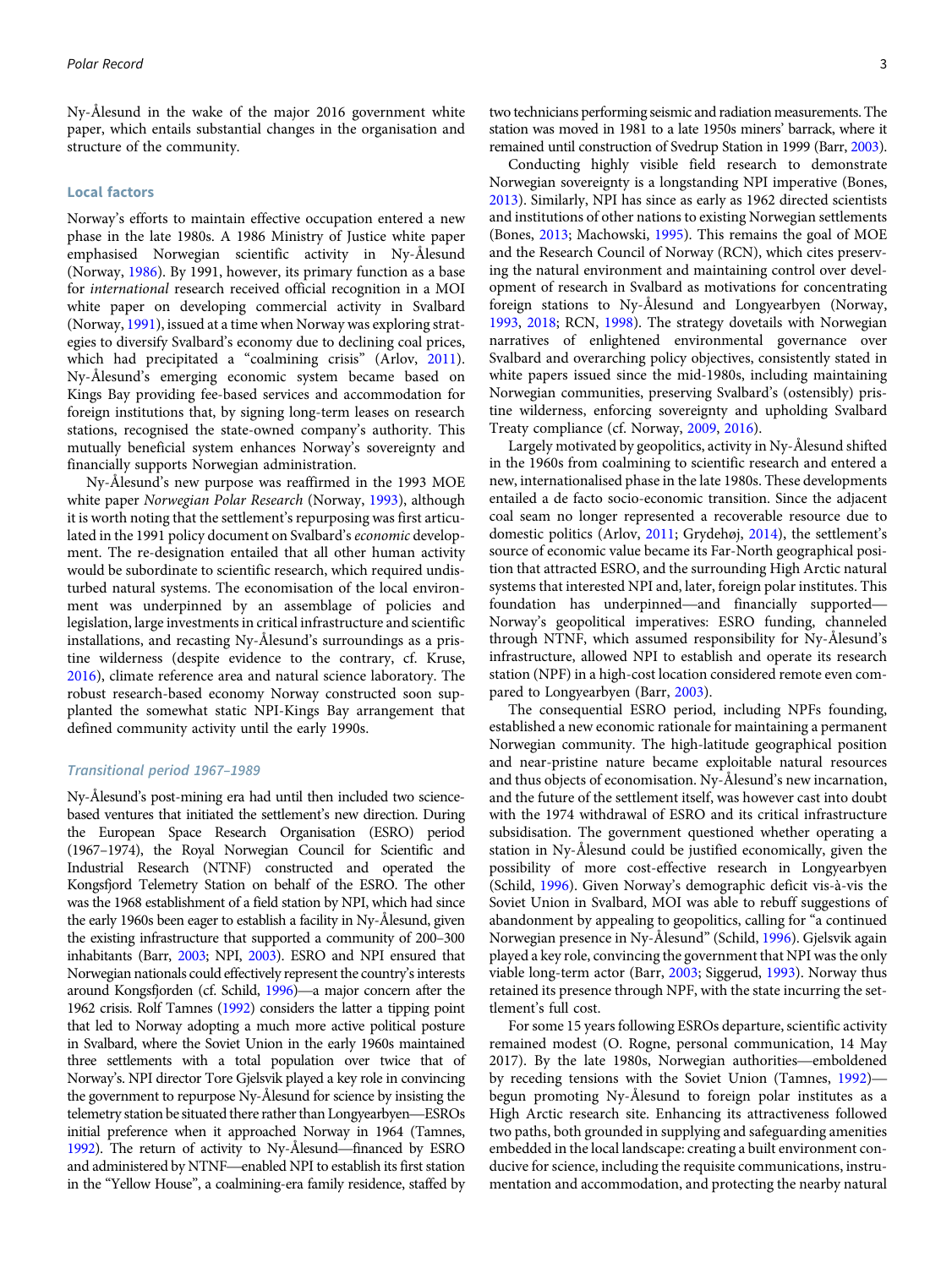environment—recast as a reference site and near-pristine natural 4<br>environment—recast as a reference site and near-pristine natural<br>science laboratory—from activities disruptive to research (cf. Norway, [2018\)](#page-11-0). These two dimensions are presented below to analyse local drivers behind Ny-Ålesund's transformation into an economically viable international research base supporting Norwegian policy objectives.

## Built environment

### Kings Bay AS

Kings Bay is the institutional embodiment of Ny-Ålesund's built environment. Fully nationalised in 1933, the former coalmining company remains owner of nearly all property and 295 km<sup>2</sup> of land around Kongsfjorden, and is responsible for maintaining cultural heritage within the community's building stock. It risked dissolution in the 1962 accident's political aftermath, and its future was again called into question in 1983 and 1990, with government proposals to transfer the company's duties to the Longyearbyen–based state-owned mining company Store Norske. Kings Bay's board argued that with Norway's sovereignty over Svalbard based on international law, which puts a premium on permanence and traditions, institutional change would weaken Norway's position (Hanoa, [2016](#page-11-0)). Presenting itself thus as a de facto cultural artefact symbolising continuity in Norway's effective occupation, Kings Bay convinced the government it represented an indispensable geopolitical resource. Relocating its headquarters from Oslo to Ny-Ålesund in October Presenting itself thus as a de facto cultural arteact symbolising continuity in Norway's effective occupation, Kings Bay convinced the government it represented an indispensable geopolitical resource.<br>Relocating its headqu including technical support, repurposing buildings and construction government it represented an indispensable geopolitical resource.<br>Relocating its headquarters from Oslo to Ny-Ålesund in October<br>1990, the company's evolution into a specialised service provider—<br>including technical suppor the settlement's transformation from underutilised post-industrial site to thriving international research base (M. Loonen, personal communication, April 2016; R. Neuber, personal communication, April 2016).

Kings Bay's full embrace of science followed a period when other revenue schemes, for example, servicing fishing boats, were pursued in parallel to its primary responsibility as NPIs landlord. According to Odd Rogne, NPI director 1983–1992, Kings Bay's board initially blocked Ny-Ålesund from being fully developed into a research base, as the other economic activities were considered incompatible with science. The company eventually saw opportunity in research as NPF attracted more scientists and specialists requiring accommodation. A key to increasing activity was Rogne's agreement with the Governor for borrowing Bell 212 helicopters to transport scientists between Ny-Ålesund and Longyearbyen (personal communication, 14 May 2017). asts requiring accommodation. A key to increasing activity was<br>gne's agreement with the Governor for borrowing Bell 212 heli-<br>ters to transport scientists between Ny-Ålesund and<br>agyearbyen (personal communication, 14 May 2 Rogne s agreement with the Governor for borrowing Bell 212 nen-<br>copters to transport scientists between Ny-Ålesund and<br>Longyearbyen (personal communication, 14 May 2017).<br>Once internationalised, research days—a metric of a

1990 to 11 886 in 1997 (Sander et al., [2006](#page-12-0)). Besides room-andboard, other income sources include air transport and freight, equipment rentals, safety courses, and rental of conference and laboratory facilities. Through payments for such services, the international scientific community fulfills a similar function to ESRO, providing a degree of financial support for Norway's effective occupation. Stimulating international demand for access to oratory racinties. Through payments for such services, the<br>international scientific community fulfills a similar function to<br>ESRO, providing a degree of financial support for Norway's effec-<br>tive occupation. Stimulating in mernational scientific community fullins a sim<br>ESRO, providing a degree of financial support for<br>tive occupation. Stimulating international demai<br>Ny-Ålesund—and the valuable scientific inform<br>offers—has thus been a high No

Norway officially recognised the repurposing of the settlement through white papers issued by MOI in 1991 (Norway, [1991\)](#page-11-0) and MOE in 1993 (Norway, [1993\)](#page-11-0) that proclaimed Ny-Ålesund a place for science. Kings Bay's statutes were amended in 1996 to reflect this new purpose, stating that the "company's operations shall particularly aim to provide services to and promote research and scientific activity, and to develop Ny-Ålesund as an international Arctic natural sciences research station" (Norway, [1999\)](#page-11-0). "Kull Compani" (Coal Company) was removed from the company's name in 1998, and experienced research administrators were added to the board (Norway, [1999\)](#page-11-0). More recently, Kings Bay's industrial legacy was further obscured—and its present function made more apparent—with its 2017 transfer from MOI to MOE.

Under Kings Bay's management, most interventions to maintain a permanent Norwegian presence take place within Ny-Ålesund's built environment. Physical manifestations assume two main forms: preserved and repurposed coal-era structures; and Infrastructure and installations built specifically to facilitate research and accommodate scientists. Two purposes can be perceived in Norwegian authorities' efforts: to preserve the settlement's cultural heritage value—a research and accommodate scientists. Two purposes can be perceived in Norwegian authorities' efforts: to preserve the settlement's cultural heritage value—a normative position and priority signalling continuity in Norway's effective occupation and increasing Ny-Ålesund's attractiveness as a High Arctic base for cost-effective research.

### Cultural environment

After Ny-Ålesund's evacuation, the mining area was razed without regard for the industrial artefacts that had characterised the community. Mine entrances and coal-related infrastructure were burnt down or blown up, and the mining area bulldozed ( Governor of Svalbard, [1999\)](#page-11-0). Despite that much of today's building stock dates from the late 1950s/early 1960s modernisation period (Reymert, [2016\)](#page-12-0), the settlement assumed a very different appearance postdemolition, according to Thor Siggerud ([1993\)](#page-12-0) who first visited Ny-Ålesund in 1960 and led NPI activities there 1964–1992. The initial disregard for cultural heritage to some extent continued into the early 1990s, as coal-era structures were sometimes incinerated rather than repurposed (Governor of Svalbard, [2008](#page-11-0)). Cultural heritage and environmental legislation enacted in 1992 (which defined structures pre-dating 1946 as automatically protected cultural monuments) and 2002 rendered Ny-Ålesund Svalbard's largest concentration of (29) protected buildings. The town hence became recognised as a valuable cultural environment that should retain its historical character as a Norwegian Arctic mining settlement (Governor of Svalbard, [2008;](#page-11-0) Norway, [2009](#page-11-0)), entailing limits on future expansion.

During Ny-Ålesund's incipient internationalisation in the late 1980s, the existing built environment was considered a challenge and an opportunity (O. Rogne, personal communication, 14 May 2017). Although difficult to maintain and make productive use of the dozens of vacant wooden buildings, these could be repurposed to accommodate research institutes interested in establishing stations. Coal-era buildings symbolise continuity of Norway's effective occupation and have become revenue-generating assets for Kings Bay, which prioritises repurposing old structures over new construction (Governor of Svalbard, [2008](#page-11-0)). Examples include the German–French Koldewey Station, among the first foreign stations in Ny-Ålesund, occupying the 1919 mining office; and the most recently established national facility, India's Himadri Station, housed in a 1917 barracks that was converted to a schoolhouse in the late 1950s (Governor of Svalbard, [2008\)](#page-11-0).

## **Infrastructure**

Ny-Ålesund's modern infrastructure and scientific installations represent a crucial aspect of its attractiveness. Incentivising research institutes to establish stations in Ny-Ålesund rather than field sites in Svalbard's wilderness, or other Arctic locations,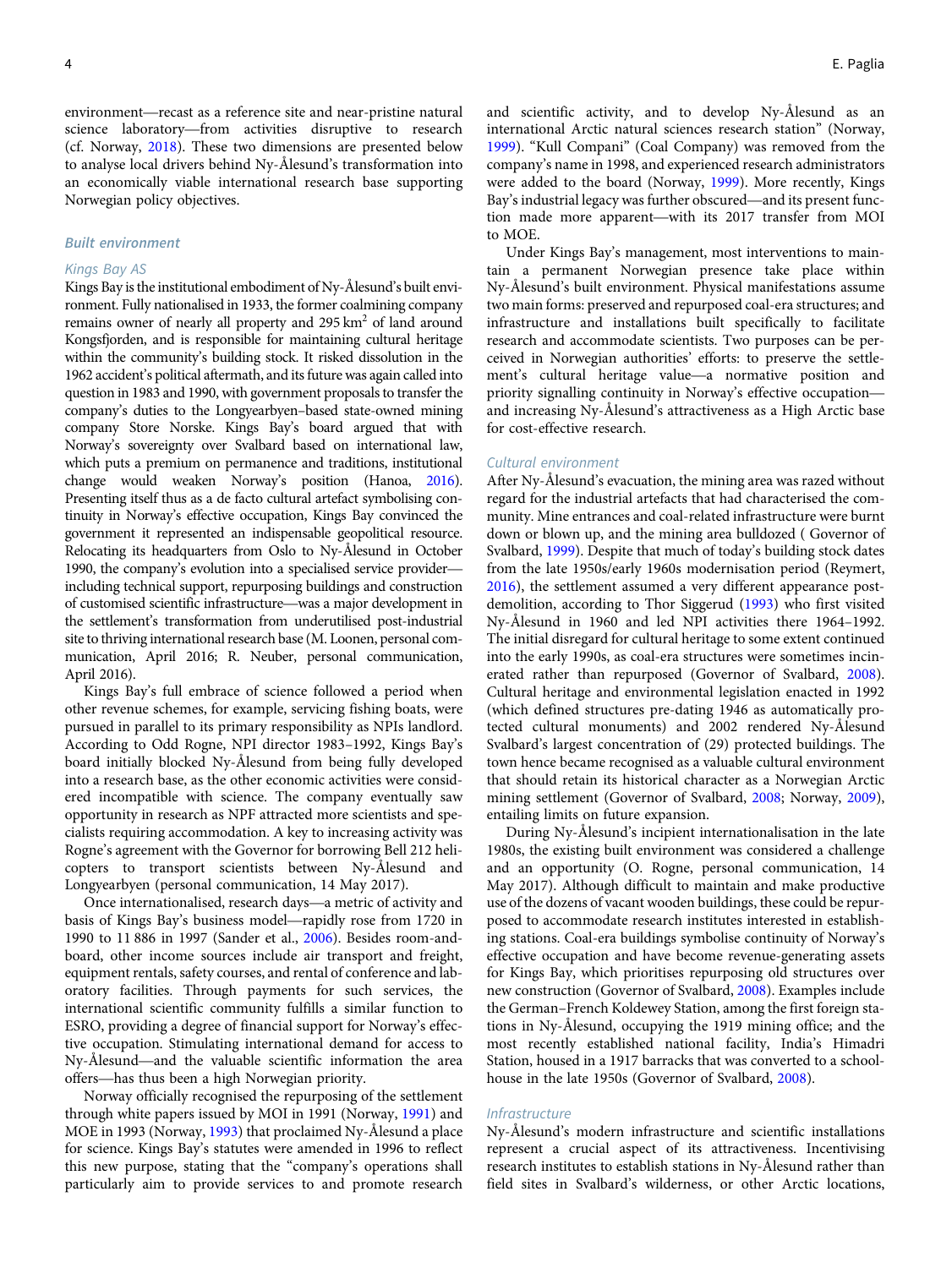supports Kings Bay's business model and conforms with Norway's Polar Record<br>supports Kings Bay's business model and conforms with Norway's<br>goal of concentrating activity to existing settlements. MOI—the dominant and best-financed ministry active in Svalbard (Arlov, supports Kings Bay's business model and conforms with Norway's goal of concentrating activity to existing settlements. MOI—the dominant and best-financed ministry active in Svalbard (Arlov, [2011](#page-11-0))—invested 150 m NOK in infr (Norway, [1999\)](#page-11-0). Construction of Zeppelin Observatory atop Zeppelinfjellet demonstrated Norway's commitment to research NPI, with the Norwegian Institute for Air Research (NILU) in Ny-Ålesund. Inaugurated in 1990, the Observatory, which was replaced with an upgraded facility in 2000, is owned by active in Ny-Ålesund since the 1970s maintaining time series data NPI, with the Norwegian Institute for Air Research (NILU)—<br>active in Ny-Ålesund since the 1970s maintaining time series data<br>on atmospheric phenomena and long-range pollutants coordinating scientific activity. Additional installations include wet and dry labs inside most stations; shared facilities, for example, the repurposed miners' bathhouse Gruvebadet where Italy and India maintain atmospheric monitoring instruments; and Kings Bay Marine Laboratory, which led to a sharp rise in research activity following its 2005 opening. Recent investments include the Light Sensitive Observatory, and the Metrology and Calibration Laboratory.

Convenient High Arctic access is a key advantage emphasised by Norwegian authorities for attracting researchers to Ny-Ålesund. Establishing fixed-wing aircraft flights in 1989 (Hanoa, [2016](#page-11-0)) facili-Laboratory.<br>Convenient High Arctic access is a key advantage emphasised by<br>Norwegian authorities for attracting researchers to Ny-Ålesund.<br>Establishing fixed-wing aircraft flights in 1989 (Hanoa, 2016) facili-<br>tated the in Convenient Fight Arctic access is a key advantage emphasised by<br>Norwegian authorities for attracting researchers to Ny-Ålesund.<br>Establishing fixed-wing aircraft flights in 1989 (Hanoa, 2016) facili-<br>tated the influx that f and 2005, and quay rebuilt in 1992 (Thuesen, [2005\)](#page-12-0). Norway has continued investing in amenities and critical infrastructure such as sewage tated the finlux that followed. The setuement's fanding strip—build<br>during the ESRO period (Tamnes, 1992)—was upgraded in 1996<br>and 2005, and quay rebuilt in 1992 (Thuesen, 2005). Norway has con-<br>tinued investing in ameniti community's primary social node. Beyond improving communications and providing facilities for cost-effective research, an ongoing motivation for investments in Ny-Ålesund's built environment is reducing the collective environmental footprint, as presented in the 1998 and 2006 EIAs (Sander et al., [2006](#page-12-0); Shears, Theisen, Bjørdal, & Norris, [1998](#page-12-0)).

### Natural environment

"For the Government it is important that research conducted in Ny-Ålesund consistently exploits the area's unique character as a clean natural science laboratory. The special features and natural advantages of Ny-Ålesund and the Kongsfjord area must be advantages of Ny-Alesund and the Kongsijord area must be<br>exploited in the best ways possible." – *Strategy for research and*<br>higher education in Svalbard (Norway, 2018).<br>The emergence of science as an industry capable of s higher education in Svalbard (Norway, [2018\)](#page-11-0).

The emergence of science as an industry capable of sustaining a year-round community enabled Ny-Ålesund's natural environment—<br>including Kongsfjorden and the Brøgger Peninsula—to be economised in a new and non-extractive manner, as the area's glaciers, tundra, biodiversity, clean air and fjord system became income-generating resources exploited by natural science. In contrast to industrial exploitation of Zeppelinfjellet's coal seam, the settlement's socio-economic lifeblood until 1963, "extraction" under the current regime is knowledge and data through research and monitoring. The Kongsfjorden International Research Base (KIRB) that emerged in 1991 (NySMAC, [2013](#page-11-0)) embodies international demand for Arctic research that underpins the Kings Bay-managed economic system. The symbiotic relationship between scientific community and repurposed coalmining company is a lasting result of the surge in international research that greatly surpassed Norwegian activity at NPF before 1990.

Following the inauguration of the first three non-Norwegian stations, the 1993 MOE white paper mandated Ny-Ålesund's development into a leading international research and monitoring station, with other human activities having to cease or adapt to conditions necessary for this purpose (Norway, [1993\)](#page-11-0). This

entailed keeping environmental impacts at very low levels to mainentaned keeping environmental impacts at very low levels to maintain near-pristine conditions, with the area's inherent natural qualities—situated between atmospheric air masses and long-<br>range oceanic currents that render entailed keeping environmental impacts at very low levels to maintain near-pristine conditions, with the area's inherent natural qualities—situated between atmospheric air masses and longrange oceanic currents that render it a key location for global (Norway, [1993,](#page-11-0) [2018;](#page-11-0) RCN, [1998](#page-11-0), [2019](#page-12-0)).

Environmental legislation and the establishment of protected areas date to 1973–1974, when Norway was expanding control over Svalbard (Avango & Roberts, [2017](#page-11-0)). The government began promoting protection of Svalbard's unique wilderness as a pillar of Norwegian policy in the mid-1980s, reaffirmed in subsequent white papers (Norway, [1986](#page-11-0), [1999](#page-11-0), [2009,](#page-11-0) [2016](#page-11-0)). With the growing importance of science and the internationalisation of research, miportance of science and the internationalisation of research,<br>MOE in 1995 issued a white paper on environmental protection<br>in Svalbard that further articulated Norway's preservationist agenda<br>(Norway, 1995). The 2002 Sva in Svalbard that further articulated Norway's preservationist agenda (Norway, [1995](#page-11-0)). The 2002 Svalbard Environmental Protection and cultural history values together into a single legal framework privileging conservation and protection of pristine nature over other interests, while allowing appropriate commercial activities in some locations (Avango & Roberts, [2017](#page-11-0); Norway, [2002](#page-11-0)).

As this policy regime protects natural systems that represent laboratories for research, environmental legislation is interdependent and intertwined with Norwegian objectives, policies and initiatives that promote science as a favoured activity in Svalbard. The 1991 MOI white paper and subsequent policy pronouncements (cf. Norway, [1993,](#page-11-0) [2018](#page-11-0); RCN, [1998\)](#page-11-0) elaborate both the goals of enhancing environmental protection and developing natural science research. The major expansion of science necessitated that research also be regulated by environmental policies. The 1995 MOE white paper established environmental and ethical guidelines for science in Svalbard, and RCN in 1998 created Svalbard Science Forum (SSF), which today manages the Research in Svalbard database, to coordinate research and minimise its environmental footprint by, for example, reducing duplication. Following a 1998 Environmental Impact Assessment that exposed significant effects of increased scientific activity, the government mandated Ny-Ålesund become a "green" research station consistent with Norway's objective of Svalbard remaining an almost untouched wilderness (Norway, [1999](#page-11-0)).

From the new Ny-Ålesund research strategy for the next decade (RCN, [2019](#page-12-0)), Norwegian authorities now refer to the settlement's primary objective as "sustainable research production", based on environmental protection and effective scientific practices. In addition to the inherent association of "production" with a form of socio-economic activity, the strategy also applies the economic metaphor of "limited resource" to describe the "essentially untouched natural surroundings" that research requires, and thus underpins the socio-economic-scientific basis of settlement life.

## Global factors

The period during which Ny-Ålesund underwent rapid internationalisation was a time of geopolitical upheaval and institutional innovation in the Arctic region. Glasnost and Perestroika in the Soviet Union had created a political space for greater cooperation among countries of the circumpolar north, epitomised by Mikhail Gorbachev's famous 1987 Murmansk speech that specifically identified the Arctic as a zone where peace could be advanced through scientific collaboration. The Cold War had prevented the successful scientific cooperation of the Scientific Committee for Antarctic Research (SCAR) from taking root in the Arctic, which had been a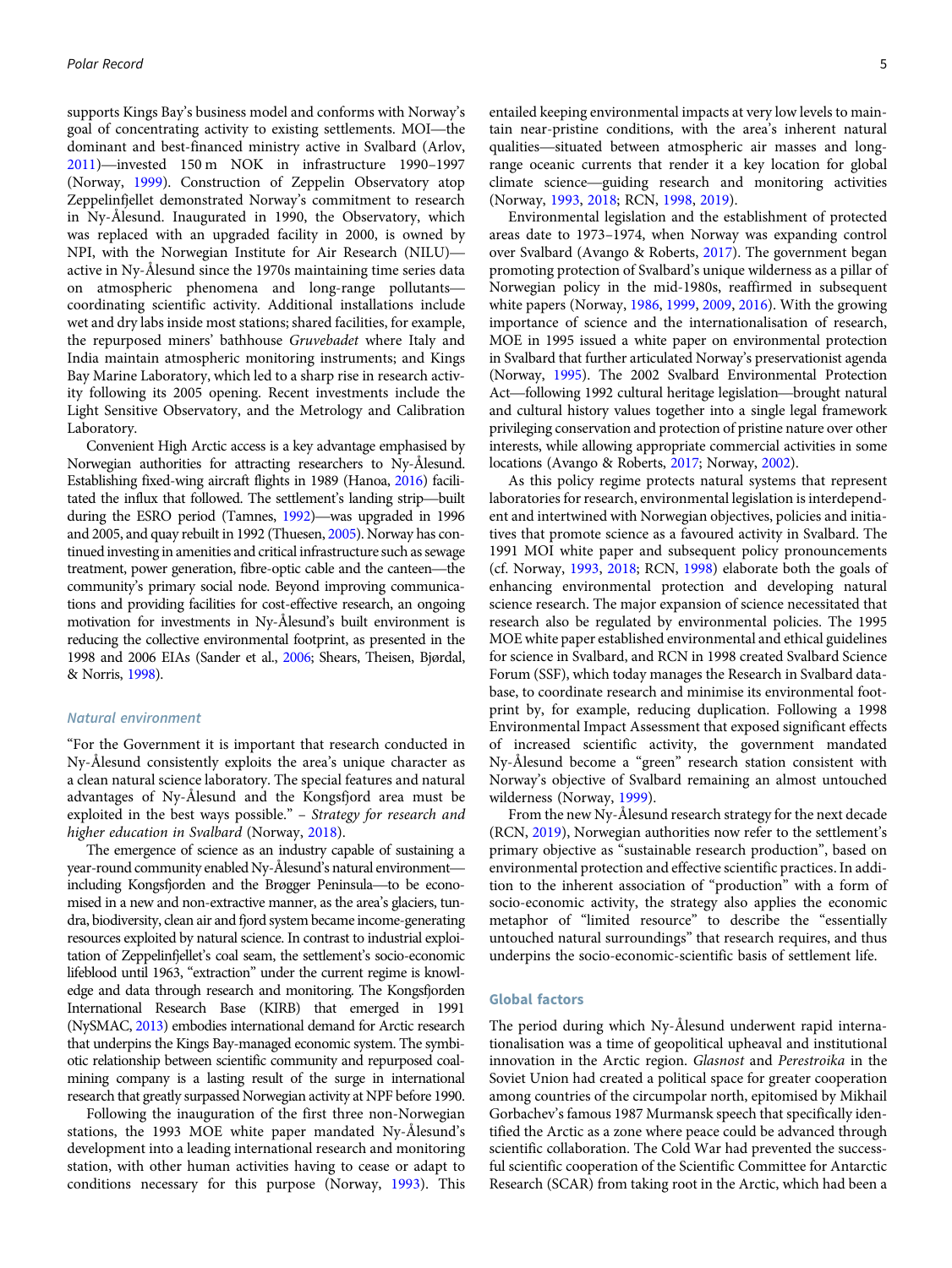theatre of superpower confrontation. Within networks of non-governmental scientists, however, interest for international cooperation on Arctic research remained strong (Nilsson, [2009\)](#page-11-0).

Easing east-west tensions created an opportunity for greater coordination of Arctic research. During a 1986 SCAR meeting, senior scientific officials of Arctic states initiated discussions that led to the founding of the International Arctic Science Committee (IASC) four years later (Rogne, [2015\)](#page-12-0). With many of the same actors involved in the new organisation's emergence, scientific cooperation under IASC was modelled on SCAR (Bones, [2016](#page-11-0)). This transfer of institutional knowledge from the southern to northern polar region represents one example of social telecoupling that shaped the governance of Arctic science and, as elaborated below, had significant influence on Ny-Ålesund's evolution into an international research base.

The IASC formative process was further motivated by climate change, an issue attracting heightened attention among political leaders as well as scientists in the late 1980s and becoming institutionalised through the founding of the Intergovernmental Panel on Climate Change in 1988. The importance of the Arctic as a bellchange, an issue attracting heightened attention among political<br>leaders as well as scientists in the late 1980s and becoming institu-<br>tionalised through the founding of the Intergovernmental Panel on<br>Climate Change in 198 readers as wen as scientists in the rate 1960s and becoming institu-<br>tionalised through the founding of the Intergovernmental Panel on<br>Climate Change in 1988. The importance of the Arctic as a bell-<br>wether and driver of a latitude climate data for global circulation models remained scarce (Wormbs, Döscher, Nilsson, & Sörlin, [2017](#page-12-0)). Arctic science (wormos, Doscher, Nilsson, & Sorilli, 2017). Arctic science<br>became integrated into the Earth system science movement that<br>emerged in the mid-1980s. The 1987 International Arctic Global<br>Change Workshop was pivotal in incorp became integrated into the Earth system science movement that emerged in the mid-1980s. The 1987 International Arctic Global Change Workshop was pivotal in incorporating Arctic research into the International Geosphere-Bio Change Workshop was pivotal in incorporating Arctic research was instrumental in the establishment of IASC (Seitzinger et al., [2015\)](#page-12-0).

Evolving global interest in the Arctic within a global context thus coincided with the new paradigm of the Earth as an integrated system, the emergence of climate politics, and increased international attention to environmental issues, exemplified by the 1987 UN report Our Common Future, the first IPCC report in 1990, and the 1992 Rio summit and founding of the UN In 1990, and the 1992 Kio summit and founding of the ON<br>Framework Convention on Climate Change (Wormbs et al.,<br>2017). An Arctic analogue to global-level institutionalisation was<br>the Rovaniemi process that led to the Arctic [2017\)](#page-12-0). An Arctic analogue to global-level institutionalisation was the Rovaniemi process that led to the Arctic Environmental an indirect outcome of IASC talks, initially sparked at a meeting held in Ny-Ålesund (Rogne, [2015\)](#page-12-0).

The founding of IASC represented a significant accomplishment of science diplomacy in a region attracting greater interest during the Cold War's waning days. While IASC enhanced the status of Arctic research, it also caused contention. Several non-Arctic states were dissatisfied with the preeminent position afforded to the eight states with Arctic territory. Germany, France, the Netherlands and the United Kingdom, through several unusual diplomatic interventions, lobbied for full IASC membership, contending they should have equal access to Arctic research based on the principle of scientific openness (Hacquebord, [2015\)](#page-11-0). Although differences were eventually resolved, the politicised process exposed the relatively weak position of non-Arctic states in their limited ability to assert their stake in Arctic affairs. Moreover, while the founding articles granted automatic IASC membership to Arctic countries' scientific organisations, they stipulated that participation by non-Arctic states was contingent upon engagement in "significant Arctic research". IASC therefore stimulated a new demand, political as well as scientific, for Arctic research among mid-latitude states.

# An international bridge to Ny-Ålesund

The IASC planning process was chaired by NPI Director Odd Rogne, who had an extensive personal network of polar officials through his long association with SCAR. He thus occupied a unique position, able to connect the institutionalisation of Arctic science at the international level with the opportunities for non-Arctic states to conduct research in Ny-Ålesund. During IASC negotiations, several non-Arctic states approached Rogne seeking advice on where research stations could be established (cf. H. Yoshioka, personal communication, 21 July 2017; O. Rogne, personal communication, 14 May 2017). Ny-Ålesund's amenities and accessibility, as well as terms of the Svalbard Treaty allowing signatory states equal access, provided Rogne with "selling arguments" for convincing fellow directors to initiate research programs there. Political interest in establishing Arctic research stations thus provided already-existing polar institutes the opportunity to quickly increase staff and infrastructure to expand into the northern polar region (cf. H. Yoshioka, personal communication, 21 July 2017; O. Rogne, personal communication, 14 May 2017).

## **Germany**

Other senior NPI officials also promoted Ny-Ålesund. Rogne's predecessor, Tore Gjelsvik, had strong ties to Germany's polar science establishment, serving in the Alfred Wagener Institute's (AWI) Wissenschaftlicher Beirat. In 1982, AWIs director visited Ny-Ålesund to explore possibilities (O. Rogne, personal communication, 14 May 2017). Although AWI scientists occasionally conducted fieldwork out of NPF, it was not until later that decade that German scientific activity became permanent. In 1988, NPI invited AWI to conduct atmospheric measurements, and atmospheric physicist Roland Neuber was sent to study stratospheric ozone depletion at NPF. The recent discovery of the ozone hole over Antarctica motivated him to investigate whether ozone depletion was also occurring in the northern polar region (R. Neuber, personal communication, April 2016).

Neuber's postdoctoral project marked the beginning of the permanent AWI presence in Ny-Ålesund. Discussions to establish a research station began almost immediately after. By autumn 1990, Koldewey Station became operational, with the Neuver s postdoctoral project marked the beginning of the<br>permanent AWI presence in Ny-Ålesund. Discussions to estab-<br>lish a research station began almost immediately after. By<br>autumn 1990, Koldewey Station became operatio permanent Awr presence in Ny-Alesund. Discussions to estab-<br>lish a research station began almost immediately after. By<br>autumn 1990, Koldewey Station became operational, with the<br>official inauguration—attended by senior sci initially served two main purposes: to advance NPI-AWI cooperation, and investigate the new concern of polar ozone depletion. Research soon broadened to include marine biology, interested in effects of increased ultraviolet radiation on underwater ecosystems. Atmospheric and marine research remain pillars of Koldewey's substantial scientific activity, with ozone superseded by climate change as the overarching issue around which research projects are organised (R. Neuber, personal communication, April 2016).

The bi-polar nature of Neuber's research exemplifies the telecoupling that influenced Ny-Ålesund's internationalisation. Not only were his research interests connected over great distance, but the spatial logic of AWI also illustrates important institutional telecouplings. Like many polar institutes, AWI was founded, in 1980, to pursue Antarctic science in accordance with the Antarctic Treaty System (ATS), which requires member states to conduct substantial research there. With polar institutes already in place, expanding research to the Arctic was a natural extension of ongoing operations.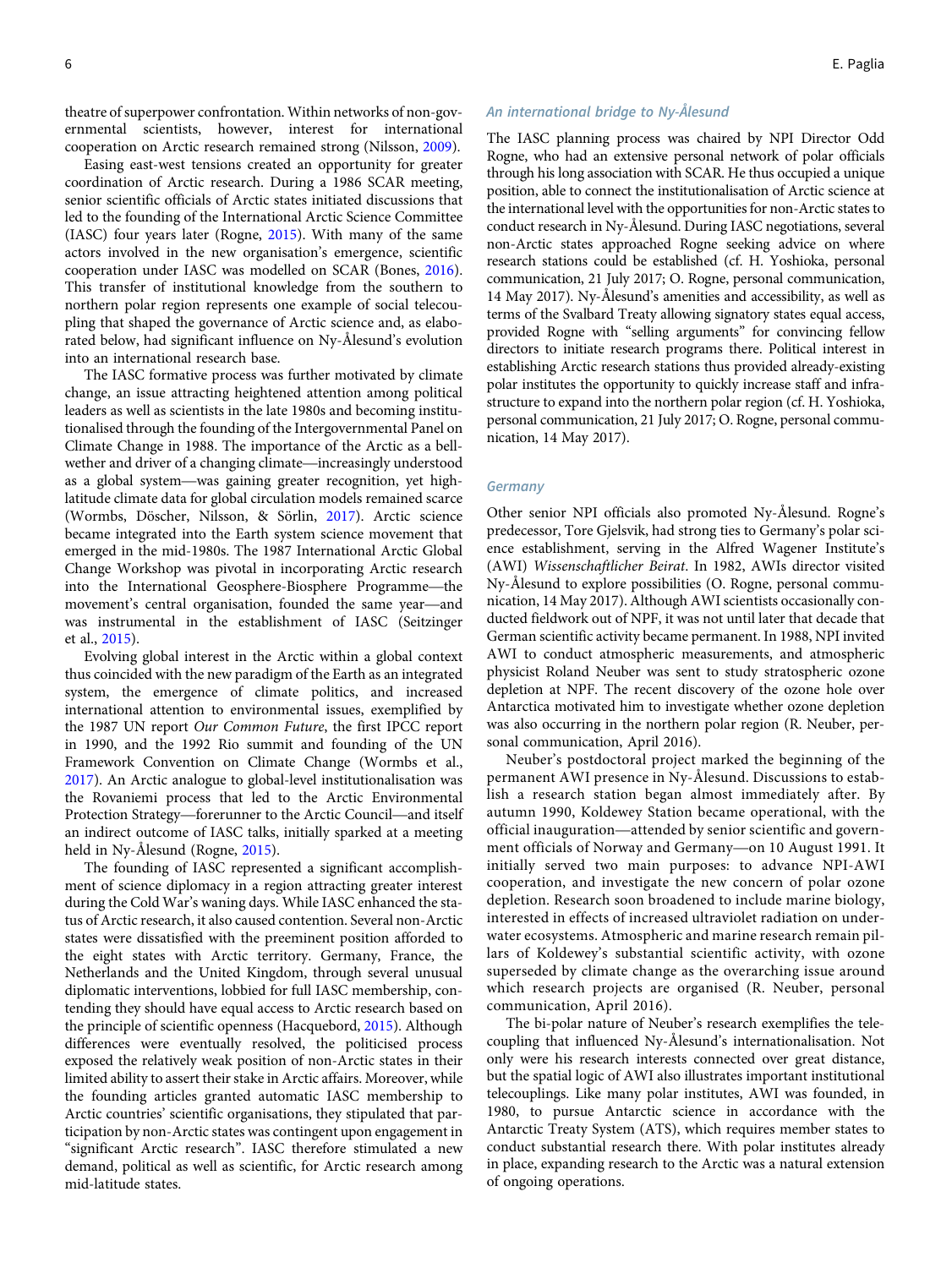# The Netherlands

Another telecoupling that contributed to Ny-Ålesund's transfor-The Netherlands<br>Another telecoupling that contributed to Ny-Ålesund's transfor-<br>mation involved migratory birds. A colony of barnacle geese—a The Netherlands<br>Another telecoupling that contributed to Ny-Ålesund's transfor-<br>mation involved migratory birds. A colony of barnacle geese—a<br>species migrating between northern Europe and Svalbard suddenly established itself in Ny-Ålesund in 1982. NPI scientist Gustav Mehlum invited other ornithologists in his international network to collaborate on researching the colony. This included University of Groningen's Rudolf Drent, who Mehlum encouraged to establish a long-term research program in Ny-Ålesund, which NPI was by the mid-1980s intent on developing into an international research base (M. Loonen, personal communication, April 2016; G. Mehlum, personal communication, 29 June 2017). summer was by the find-1980s intent on developing into an<br>international research base (M. Loonen, personal communication,<br>April 2016; G. Mehlum, personal communication, 29 June 2017).<br>Maarten Loonen first visited Ny-Ålesun

Maarten Loonen first visited Ny-Ålesund in 1989. That NGO that manages a wintering area for barnacle geese at April 2016; G. Menium, personal communication, 29 June 2017).<br>Maarten Loonen first visited Ny-Ålesund in 1989. That<br>summer, Wildfowl and Wetlands Trust (WWT)—a British<br>NGO that manages a wintering area for barnacle geese a monitor migratory behaviour. Linking with WWT and supported by Mehlum and NPI, Loonen returned in 1990 to begin doctoral by Memum and NPI, Loonen returned in 1990 to begin doctoral<br>training under Drent. Illustrating the then-informal management<br>of Ny-Ålesund, Loonen's accommodations included an empty hut<br>("Klondike", later burnt down), and t of Ny-Ålesund, Loonen's accommodations included an empty hut ("Klondike", later burnt down), and the top floor of the former ing with Kings Bay (M. Loonen, personal communication, April 2016; G. Mehlum, personal communication, 29 June 2017).

As the settlement's administration became increasingly formalised by the mid-1990s, Kings Bay director Monica Kristensen Solås ised by the mid-1990s, Kings Bay director Monica Kristensen Solas<br>insisted Loonen lease the newly renovated "London 2" hut. It has<br>since 1995 housed University of Groningen/Netherlands Arctic<br>Station that today includes al since 1995 housed University of Groningen/Netherlands Arctic Station that today includes all four London huts (built 1912), reloon Blomstrandhalvøya island in Kongsfjorden where Northern Exploration Company maintained a marble quarry 1911–1920. The Dutch station's institutionalisation includes a significant bipolar and political component, receiving funding since 2002 from a consortium of five ministries tasked with supporting Antarctic research underpinning Dutch ATS membership. As the Netherlands became more interested in Arctic matters, pursuing Arctic Council observer status, part of the polar research budget was re-directed to support the Ny-Ålesund station through University of Groningen's Arctic Centre.<sup>[1](#page-11-0)</sup> Still managed by Loonen, the station contributes to Arctic Council working groups CAFF, AMAP, SDWG (M. Loonen, personal communication, April 2016; G. Mehlum, personal communication, 29 June 2017).

### Japan

Between 1983 and 1988, Japan conducted seven scientific expeditions to Svalbard, including three in Ny-Ålesund, with logistical and scientific support from NPI and its directors Gjelsvik and Rogne (Tatsumi, [1990](#page-12-0)). Japan identifies the 1990 founding of IASC, and its admittance with five other non-Arctic states at the January 1991 inaugural meeting in Oslo, as a turning point in Japanese Arctic research (JCAR, [2017\)](#page-11-0). In conjunction with Japan's IASC entry, an Arctic Environment Research Center was created within the National Institute of Polar Research (NIPR). Through contact during the IASC formative process, Rogne recommended to his Japanese counterpart, NIPR General Director Takao Hoshiai, that Japan establish a research station in Ny-Ålesund. Hoshiai saw several advantages: demonstrating Japanese presence and conducting High Arctic research in a community far removed from anthropogenic pollutant sources; availability of logistical support from Kings Bay and NPI; and, from a

legal standpoint, the terms of the Svalbard Treaty (H. Yoshioka, personal communication, 21 July 2017.). The two directors on 21 January 1991 signed the "Agreement of Cooperation on Japanese Arctic Research in Ny-Ålesund" facilitating the founding of NIPRs Rabben Station (Shibata, [2015\)](#page-12-0), housed in an ESRO-era building from which Japanese scientists research, for example, atmospheric physics, snow and ice dynamics, terrestrial and marine ecology (JCAR, [2017](#page-11-0)).

### United Kingdom

The UK has been active in Ny-Ålesund since 1965, initially through geologist Brian Harland's Cambridge Arctic Shelf Programme that rented "Barrack 1" (built 1917, intentionally incinerated 1973) and then moved to one of the "Swedish barracks" (built 1945)—colloquially called "Mexico"—in 1973 (Reymert, The OK has been active in Ny-Alesund since 1965, initially<br>through geologist Brian Harland's Cambridge Arctic Shelf<br>Programme that rented "Barrack 1" (built 1917, intentionally<br>incinerated 1973) and then moved to one of th [2016](#page-12-0)). Harland had the previous year launched Cambridge University Spitsbergen Expeditions, bringing geologists to remote parts of Svalbard. Nick Cox first accompanied Harland in 1978, and assumed expedition leadership from 1987 to 1992 (Cox, in Kings Bay, [2016\)](#page-11-0). Britain's institutional presence was enhanced in 1991 through the National Environment Research Council, which rented rooms in "Amsterdam" (built 1962) until its newbuilt station "Harland Huset" was completed in May 1992 (Kings Bay, [2016](#page-11-0)). Operated by British Antarctic Survey, the facility today provides a platform for diverse scientific disciplines, with Cox serving as longstanding station manager. Funding was recently extended until 2028, demonstrating the long-term outlook and significance of the station as a basis for British presence and research in the Arctic (Foreign and Commonwealth Office, [2018\)](#page-11-0).

## **Italy**

Like most nations present in Ny-Ålesund, Italy's engagement with Italy<br>Like most nations present in Ny-Ålesund, Italy's engagement with<br>polar research was primarily focused on Antarctica—motivated in polar research was primarily focused on Antarctica—motivated in<br>part by ATS membership—prior to the 1997 founding of Stazione Dirigibile Italia. The new-built station was constructed on a site cleared of the "Siberia" barrack (Reymert, [2016](#page-12-0)). The station's driving force was Roberto Azzolini, the Italian National Research Council's representative on the European Polar Board (V. Vitale, personal communication, April 2016). Beyond its scien-(v. vidae, personal communication, April 2016). Beyond its scientific and logistical advantages, Ny-Ålesund was the obvious choice for an Italian Arctic station due to Italy's historical ties to the settlement through Umbe for an Italian Arctic station due to Italy's historical ties to the settlement through Umberto Nobile, who designed and piloted Ny-Ålesund on North Pole expeditions in the 1920s.

Italy's most prominent contemporary contribution is the Amundsen-Nobile Climate Change Tower (CCT), a 30-m multidisciplinary mast equipped with instruments measuring interactions between water, air, ice and soil. The idea for the tower actions between water, air, ice and soil. The idea for the tower<br>arose at a 2007 meeting in Lillehammer between representatives<br>of Norway's and Italy's research councils. Atmospheric scientist<br>Vito Vitale saw the tower as arose at a 2007 meeting in Emenanmer between representatives<br>of Norway's and Italy's research councils. Atmospheric scientist<br>Vito Vitale saw the tower as a way to reduce research costs through<br>automated data collection—co Vito Vitale saw the tower as a way to reduce research costs through serves a symbolic function, complementing the airship tethering tower, a cultural monument on the settlement's outskirts. CCT has also fostered inter-station collaboration with South Korea, which has even spilled over to Antarctica, where the countries' stations are 10 km apart (V. Vitale, personal communication, April 2016).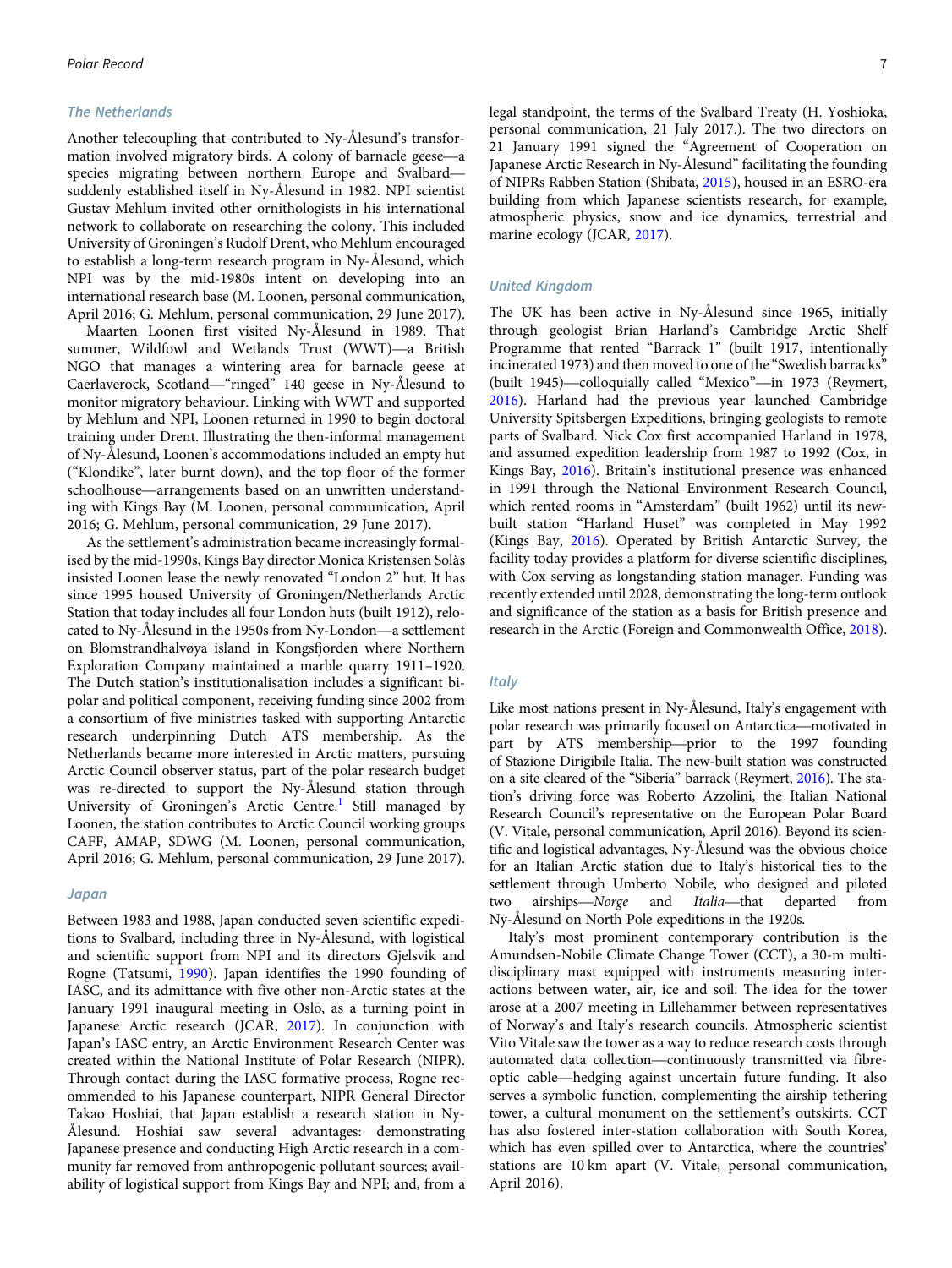### France

France's scientific activity dates to the early 1960s when glaciologist Jean Corbel constructed a "French camp" along Kongsfjorden 5 km east of Ny-Ålesund. Recently modernised, Corbel Station of the saturation in the settenty inducting the settem today serves as a clean air laboratory (NySMAC, [2013\)](#page-11-0). In 1999, France established a permanent station inside the settlement, occupying the miners' barrack where NPI h France established a permanent station inside the settlement, occupying the miners' barrack where NPI had been based before 1982, including eight years on behalf of NPI—serving as Rabot who had researched glaciers around Brøgger Peninsula since<br>1982, including eight years on behalf of NPI—serving as Rabot Station's first manager (Ny-Ålesund Newsletter, November 1999).

## South Korea

The eastern half of the barrack housing Rabot became Dasan Station when Korea Polar Research Institute (KOPRI) initiated activity in the settlement in April 2002, the same year South Korea joined IASC. The country's polar research program had begun in 1988 in Antarctica, and Korean scientists soon took interest in the Arctic to provide conjugate measurements from both polar regions, and later to investigate Arctic Ocean effects on the Far East. South Korea's first Arctic field research took place upon the Chinese icebreaker Xuelong's maiden expedition in 1999 in the Chukchi Sea. In searching for an Arctic location to establish a permanent laboratory for long-term measurements, KOPRI Director Yeadong Kim (personal communication, 4 November 2018) was aware that Japan maintained a station in Ny-Ålesund. He visited the settlement in October 2001 after contacting Kings Bay, which recommended the building that KOPRI still occupies.

# China

China expressed interest in Ny-Ålesund since the mid-1990s (RCN, [1997\)](#page-11-0), aware of opportunities as a Svalbard Treaty signatory (H. Yang, personal communication, October 2018). The 1999 Xuelong expedition peaked China's interest in complementing maritime with terrestrial Arctic research (RCN, [1997](#page-11-0)), leading to the opening of Yellow River Station in 2004, on the eve of China's "great leap" into polar affairs (Brady, [2017](#page-11-0)). For Yang Huigen, Yellow River's founding manager and currently Director General of the Polar Research Institute of China, Ny-Ålesund's situation on the same magnetic field line as China's China's great leap into polar analis (Brady, 2017). For Tang<br>Huigen, Yellow River's founding manager and currently<br>Director General of the Polar Research Institute of China, Ny-<br>Ålesund's situation on the same magnetic fie Fulgen, Fellow Kiver's Tounding manager and currently<br>Director General of the Polar Research Institute of China, Ny-<br>Ålesund's situation on the same magnetic field line as China's<br>Zhongshan Station in Antarctica—rendering enhanced the location's allure.

### India

Among the main concerns motivating India's establishment of a research station in Svalbard were potential effects of teleconnections between the Arctic and Indian Ocean monsoon. The idea of Indian–Norwegian collaboration on Arctic research gained momentum in November 2006 when India's Minister of Science and Technology, Kapil Sibal, visited Norway, including NPIs Tromsø headquarters. Bilateral discussions continued in May and June 2007 with visits to Delhi by NPI Director Jan-Gunnar Winther, for an Antarctic Treaty Consultative Meeting, and Minister of Higher Education Oystein Djupendal, who also toured Tromsø neadquariers. Buateral discussions continued in May<br>and June 2007 with visits to Delhi by NPI Director Jan-Gunnar<br>Winther, for an Antarctic Treaty Consultative Meeting, and<br>Minister of Higher Education Oystein Djupe and June 2007 with visits to Denn by NPI Director Jan-Guinlar<br>Winther, for an Antarctic Treaty Consultative Meeting, and<br>Minister of Higher Education Oystein Djupendal, who also toured<br>the Goa facilities of NCAOR—India's p Winnier, for an Antarctic Treaty Consulative Meeting, and<br>Minister of Higher Education Oystein Djupendal, who also toured<br>the Goa facilities of NCAOR—India's polar and oceanic research<br>institute. Following India's first Ar in August 2007 in the midst of the 2007–2008 International

Polar Year, Sibal signed an MoU with NPI and inaugurated Himadri Station on 1 July 2008 (India, [2013;](#page-11-0) Sharma, [2007](#page-12-0); Sivaramakrishnan, [2009](#page-12-0)).

### European Union activity

The EU designated Ny-Ålesund a Large-Scale Facility (1996– 2003); sponsored research programs ENVINET (2000–2003) and ARCFAC (2006–2010) (NySMAC, [2013\)](#page-11-0) and supports much member-state science in the settlement, reflecting its longterm interest in Svalbard (R. Neuber, personal communication, April 2016).

## Glocal factors

Through its many geopolitical entanglements, and numerous Norwegian government policies and investments, Ny-Ålesund has become a nexus of research institutes, scientific instruments and individual scientists that exert substantial agency in fostering a dynamic international community, that is, locally grounded yet global in scope. The convergence of Norwegian and global actors in the locality of the locality of Ny-Ålesund—which has no permanent inhabitants adynamic international community, that is, locally grounded yet global in scope. The convergence of Norwegian and global actors in the locality and muividual scientists that exert substantial agency in lostering<br>a dynamic international community, that is, locally grounded yet<br>global in scope. The convergence of Norwegian and global actors in<br>the locality of Ny-Åle encompasses two inter-related perspectives on glocalisation.<sup>[2](#page-11-0)</sup> The first regards the constitution of the local through the participation of global actors in developing glocal institutions. The other entails the comprehension of global dynamics through observation of environmental phenomena at the local level in Ny-Ålesund's natural surroundings.

## Constituting the local

Kings Bay and NPI are the two primary government authorities representing Norway's interests in Ny-Ålesund. They interact with the international research community in numerous ways, from weekly meetings convened by NPI to logistical support and equipment rentals provided by Kings Bay. Each also employs non-Norwegian nationals, such as Swedish atmospheric scientist Kim Holmén who from the late 1980s conducted research for Stockholm University, which maintains equipment at Zeppelin Observatory. Holmén joined NILU in 2003 and was later appointed Research Director at NPI, where in 2011 he became International Director through which he engages in various processes influencing Ny-Ålesund's development.

While with Stockholm University, Holmén served as chairman of the third institutional pillar of the community, where the global and local converge most clearly: Ny-Ålesund Science Managers Committee (NySMAC). Initiated in 1991 by NPI (Norway, [1993\)](#page-11-0), which hosts the secretariat, NySMAC consists of all institutes with permanent operations in Ny-Ålesund. From 6 founding members, NySMAC has expanded to 18 participating institutes. Demonstrating the local–global dynamic, NySMAC meetings take place twice yearly all over the world in locations connected to the member institutes and in conjunction with Arctic Science Summit Week. Every second year, NySMAC arranges the Ny-Ålesund Seminar to deepen collaboration among scientists associated with the community, while promoting Ny-Ålesund to global audiences member institutes and in conjunction with Arctic science summit<br>Week. Every second year, NySMAC arranges the Ny-Ålesund<br>Seminar to deepen collaboration among scientists associated with<br>the community, while promoting Ny-Åle another NySMAC mission (NySMAC, [2010\)](#page-11-0).

At the time of NySMACs establishment, it had become apparent that coordination was required to manage the greatly increased activity around Kongsfjorden. As set forth in its Founding Articles (1994), Mission Statement (1997) and Charter (2013), NySMAC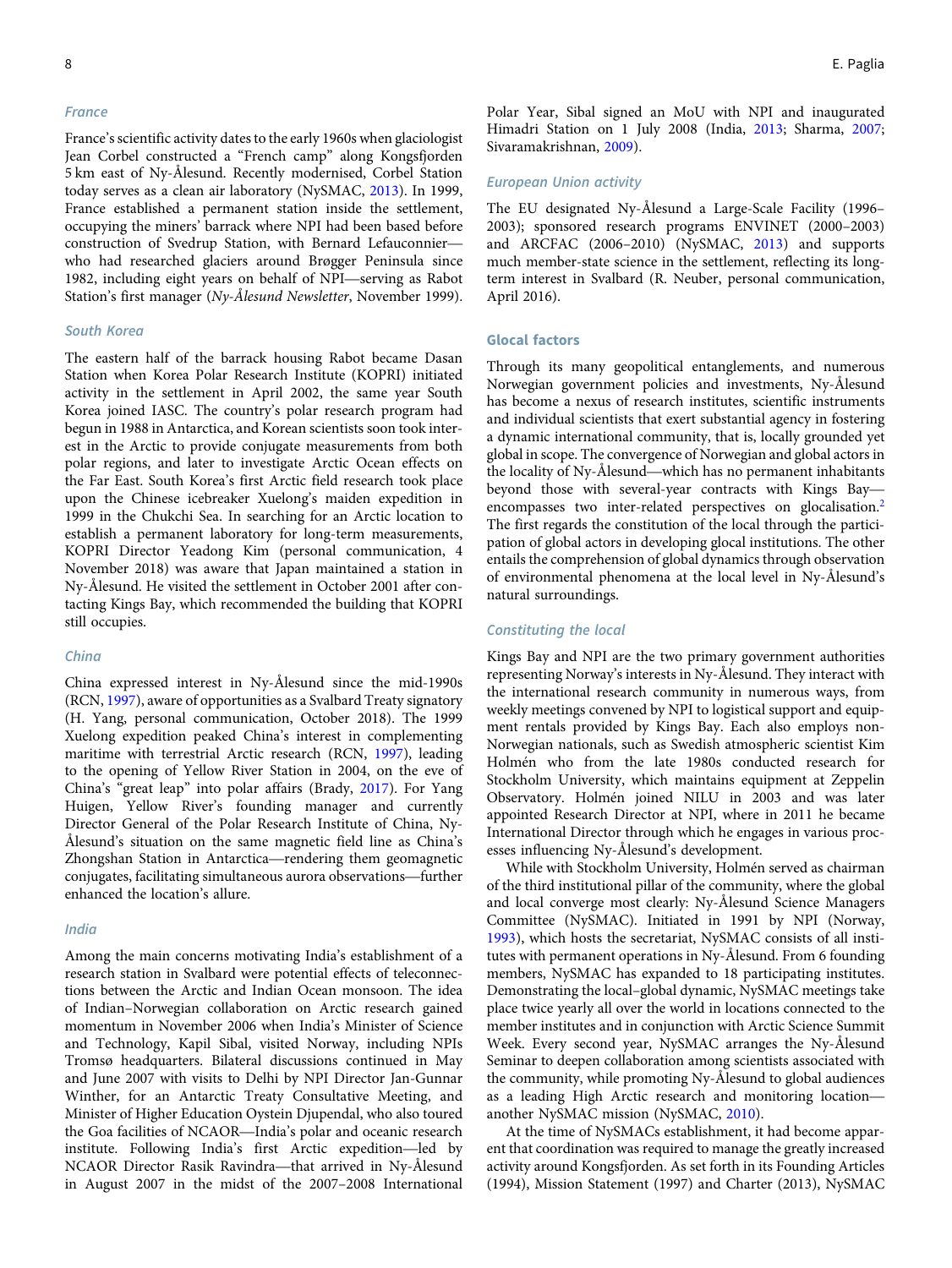serves a practical, social and normative function through aligning fieldwork to prevent interference between projects, promoting collaboration and friendship among stations, and formulating scientific and ethical goals for the collective research and monitoring activities of the community (NySMAC, [2013](#page-11-0)). What is more, NySMAC has over time gained a greater voice in the overall governance of Ny-Ålesund through providing advice and recommendations to Kings Bay (an observer to NySMAC), and has participated in important initiatives such as the environmental impact assessments of 1998 and 2006, while also producing its own environmental action plan (1997) and policies in areas such as safety (2003) and incident response (2004). Since 1997, NySMAC twice per year publishes the Ny-Ålesund Newsletter, a communication tool that fosters a sense of community through covering various research initiatives and other aspects of local life.

NySMAC has also engaged in larger political struggles over economic activities that threatened the near-pristine natural conditions the research base relies upon. Through written appeals and lobbying Norwegian authorities such as MOE and the Governor of Svalbard, NySMAC has had a hand in preventing mining a nearby gold deposit; pushed to prohibit trawling in Kongsfjorden and advocated banning heavy fuel oil (NySMAC, [2013\)](#page-11-0). The fact that the international research community's positions have prevailed over other vested interests demonstrates the prioritisation of science and Norway's political will to enact and uphold policies proence and Norway's pointcal will to enact and uphold policies pro-<br>tecting the natural environment that underpins Ny-Ålesund's<br>economic system, for which NySMAC members are the primary<br>customers. This symbiosis between envi economic system, for which NySMAC members are the primary customers. This symbiosis between environment, economics and Svalbard geopolitics that motivates large-scale investments by international scientific research—together with the underlying<br>Svalbard geopolitics that motivates large-scale investments by<br>Norway, and attracts non-Arctic states to Ny-Ålesund—is a defining theme of the settlement's transformation since the early 1990s establishment of KIRB.

The Committee's commitment to scientific ideals of collaboration and environmental protection has been consistent over the course of its increasing institutionalisation. Although the symbolic importance of individual stations remains strong, the past decade has seen a significant shift towards deepening synergies across national stations. This process started in earnest in February 2004 with a meeting in Ny-Ålesund of the Interdepartmental Polar Committee, an influential forum for deliberating Norway's polar agenda. It decided that Ny-Ålesund's development as an international research base required guidance and greater cooperation among various stakeholders. With Ny-Ålesund veteran Fridtjof Mehlum in a leading role, RCN was tasked with developing a plan for organising science to fill disciplinary gaps and minimise redundancy in research. Considered a key partner in this process, NySMAC endorsed a proposal for RCN and NPI to develop a science plan for Ny-Ålesund (Ny-Ålesund Newsletter, July 2004).

In 2010, the emerging new paradigm was realised with the first Science Plan for the KIRB. Among its many points, it states that "KIRB will be a unified research facility where all nations, stations and projects work as one entity with common goals without compromising their identities and intellectual property rights". The science plan also articulates the aspiration that research and monitoring conducted locally in Ny-Ålesund should advance scientific knowledge at the regional and global level: "KIRB science and institutions shall contribute essentially to climate research programs and international networks; notably the development of SAON, GAW, GCW and SIOS. Ny-Ålesund has a great potential for comparative bi-polar studies based on its broad measurement programs", (emphasis in original) (NySMAC, [2010\)](#page-11-0).

With its aim of fostering synergies and prioritising collective 9<br>With its aim of fostering synergies and prioritising collective<br>scientific results, the 2010 science plan—followed by the current With its aim of fostering synergies and prioritising collective<br>scientific results, the 2010 science plan—followed by the current<br>2015–2020 plan—encompassed another important initiative meant to organise and focus research in Ny-Ålesund. Namely, 2015–2020 plan—encompassed another important initiative<br>meant to organise and focus research in Ny-Ålesund. Namely,<br>the four "Flagship Programmes"—Kongsfjorden System, Atmosphere Research, Terrestrial Ecosystem and Glaciology 2013–2020 plan—encompassed another important initiative<br>meant to organise and focus research in Ny-Ålesund. Namely,<br>the four "Flagship Programmes"—Kongsfjorden System,<br>Atmosphere Research, Terrestrial Ecosystem and Glaciol convened by SSF where founding documents were drafted. Flagship Programmes are intended to "define core scientific foci for KIRB", grounded in the natural systems surrounding Ny-Ålesund yet serving broader scientific concerns such as understanding the global dynamics of climate change (NySMAC, [2010\)](#page-11-0). Each flagship is built upon an internal structure consisting of an inter-station scientific committee and leadership, and further organised around several work groups addressing specific research questions. The science plans and flagships reflect the growing trend towards international collaboration at the local level and hence greater institutionalisation of the glocal in Ny-Ålesund.

## Comprehending the global

Despite coalmining-era environmental contamination, and current pressures such as cruise ship tourism and research-related activities (including town infrastructure), Ny-Ålesund is attractive to the international scientific community precisely because of the relative lack of present-day local disturbance to surrounding natural systems. The relatively pristine environment, with minimal ongoing pollution from proximate human activity, allows scientists to measure longrange anthropogenic effects and forcings that reach even remote locations where global environmental change becomes manifest.

Ny-Ålesund in this sense represents a "truth spot" akin to glaciers in Iceland, Greenland and Svalbard, and Tarfala Research Station in northern Sweden, where glaciologist Hans Ahlmann conducted longterm measurements before and after World War II to prove his theory of polar warming (Sörlin, [2011](#page-12-0)). Similarly, much research and monitoring around Ny-Ålesund utilises the local environment as a window and platform for observing and comprehending processes at the global level. Specialised scientific installations, for example, Zeppelin Observatory and Italy's CCT, are, for example, designed to capture data that contribute to modelling Earth system processes. France was a platform for observing and comprenenting processes at<br>the global level. Specialised scientific installations, for example,<br>Zeppelin Observatory and Italy's CCT, are, for example, designed<br>to capture data that disciplines—is for example, designed scientinc installations, for example, designed<br>Zeppelin Observatory and Italy's CCT, are, for example, designed<br>to capture data that contribute to modelling Earth system processes.<br>Thus phenomena at work around Kongsfjorden.

The political analogue to Ny-Ålesund's scientific function as window into global environmental change is the circulation of international VIPs coming to witness the effects of global warming. Accompanied by senior Norwegian officials, visiting foreign The pointcal analogue to Ny-Alesund's scientific tunction as win-<br>dow into global environmental change is the circulation of<br>international VIPs coming to witness the effects of global warming.<br>Accompanied by senior Norwegi Find the material change is the circulation of<br>international VIPs coming to witness the effects of global warming.<br>Accompanied by senior Norwegian officials, visiting foreign<br>ministers, U.S. senators and intergovernmental climate change such as retreating glaciers, and apprised of the international scientific activity facilitated by Norway. Ny-Ålesund thus enhances Norway's legitimacy and sustainability credentials and reinforces Norwegian sovereignty before leaders of the international community. The research base is further showcased internationally through the annual Ny-Ålesund Symposium, attracting senior officials from government, NGOs and industry.

# Analysis

Without mentioning Ny-Ålesund in particular, Pedersen [\(2009\)](#page-11-0) contends that external forces have historically represented the permissive cause for change in Svalbard, while the efficient causes can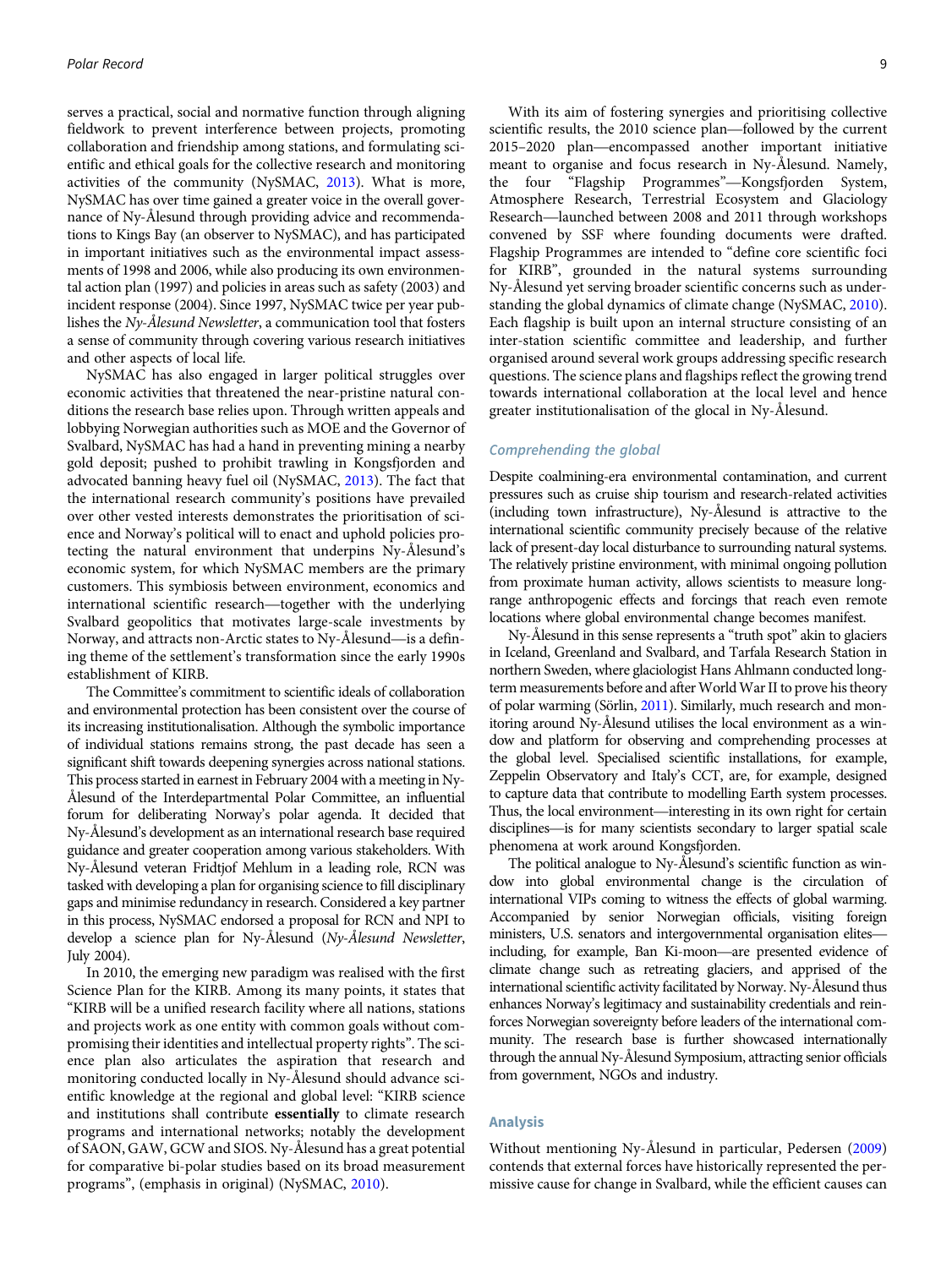be attributed to internal Norwegian drivers. Much of Pedersen's analysis of external forces centres on the Soviet Union and be attributed to internal Norwegian drivers. Much of Pedersen's<br>analysis of external forces centres on the Soviet Union and<br>Russia—Norway's primary geopolitical competitor in Svalbard. Events such as détente in the 1970s and glasnost and perestroika in the 1980s' latter half allowed for more assertive Norwegian interventions, such as enacting restrictive environmental legislation and the building of the airport in Longyearbyen, and the incremental strengthening of Norway's rule over Svalbard. As to internal forces, Norway's governance of Svalbard has been largely driven by competing sectoral interests of, for example, MOE and MOI, which have favoured environmental protection and economic interests such as coalmining, respectively (Arlov, [2011;](#page-11-0) Pedersen, [2009](#page-11-0)).

Pedersen's two-pronged approach explaining change in Svalbard is similar to this article's analytical division of local and global drivers. Furthermore, themes such as competition between environmental and economic interests, the importance of international relations and the decline of the Cold War in enabling change are common to both analyses. The case of Ny-Ålesund, however, includes a broad range of specific factors that render its recent history distinct from Svalbard in general. It can be argued that the social, economic and political experiment conducted in the tiny High Arctic settlement is globally unique and transcends the various interests in Svalbard, with some actors aspiring for higher civilisational ideals of peace, knowledge and cross-cultural understanding (K. Holmén, personal communication, July 2013). Rather than focusing on solely Norwegian or global forces, an account of Ny-Ålesund's contemporary history must also consider the glocal dynamics that to a large extent characterise the community.

The pace and trajectory of change in Ny-Ålesund since the late 1980s has, unlike other areas of Svalbard, been relatively rapid and largely linear. Implementing policies to protect nature and recasting greater Kongsfjorden as a near-pristine natural Fire pace and trajectory of change in Ny-Alesund since the late<br>1980s has, unlike other areas of Svalbard, been relatively rapid<br>and largely linear. Implementing policies to protect nature<br>and recasting greater Kongsfjorde 1980s has, unlike other areas of Svalbard, been relatively rapid<br>and largely linear. Implementing policies to protect nature<br>and recasting greater Kongsfjorden as a near-pristine natural<br>science laboratory—rendering its na science as the social and economic foundation, and the recruitment of polar institutes that became paying customers of Kings Bay, led to a six-fold increase in research days from 1991 to 1996 (RCN, [1997](#page-11-0)). With some year-to-year fluctuation, the overall science as the social and economic foundation, and the recruitment<br>of polar institutes that became paying customers of Kings Bay,<br>led to a six-fold increase in research days from 1991 to 1996<br>(RCN, 1997). With some year-to or polar institutes that became paying customers or Kings Bay,<br>led to a six-fold increase in research days from 1991 to 1996<br>(RCN, 1997). With some year-to-year fluctuation, the overall<br>level of activity—including new stat as an international research base has thus brought an unprecedented degree of stability to a settlement whose 100-year history is otherwise marked by major mining accidents and extreme coal price volatility that disrupted production and community development (Hanoa, [2016\)](#page-11-0).

The external forces that facilitated this transformation reached much farther than Russia, encompassing, for example, the politicisation of the IASC founding process, the science diplomacy of non-Arctic states and the general increase in political, economic and scientific interest during the second Arctic "state change" of the mid-2000s (Young, [2010](#page-12-0)), as, for example, China, India and South Korea sought to enhance their status as legitimate Arctic stakeholders and become observers to the Arctic Council. Operating research stations in Ny-Ålesund served both the political imperative of establishing physical presence in the circumpolar north, and provided a platform for generating scientific knowledge on the Arctic environment and teleconnected Earth system processes at larger spatial scales. Regarding the latter, interest in the Arctic has tracked growing concern over global climate change since the late 1980s, a trend manifested in the international presence and scientific infrastructure of Ny-Ålesund.

A hallmark of Ny-Ålesund's transformation from coalmining E. Paglia<br>A hallmark of Ny-Ålesund's transformation from coalmining<br>settlement to thriving international research base—including the 1967–1989 post-industrial transition period of moderate scientific A hallmark of Ny-Ålesund's transformation from coalmining<br>settlement to thriving international research base—including the<br>1967–1989 post-industrial transition period of moderate scientific<br>activity—has been Norway's abili its Svalbard policy. Maintaining robust Norwegian communities and preserving Svalbard's wilderness are acknowledged to be conflicting policy goals (Norway, [2016;](#page-11-0) OAG, [2007](#page-11-0)). The non-extractive economisation of Svalbard's nature, coupled with comprehensive environmental legislation and regulation of activities, has allowed Ny-Ålesund to become a socially and financially viable nexus of research and sustainability profiling, where economic development and environmental protection do not constitute a zero-sum game. This system also pays geopolitical dividends by enrolling states in exercising Norwegian sovereignty, as national institutes entering into contract with state-owned Kings Bay and abiding by local laws effectively affirm Norway's jurisdiction over Svalbard. This may prove important, as several states present in Ny-Ålesund, including France, Germany, the Netherlands and the United Kingdom, have opposed Norway on Svalbard Treaty issues (Pedersen, [2008\)](#page-11-0).

While circumstances external to Svalbard constituted permissive conditions and internal Norwegian forces the efficient cause for significant change, the development of global stakeholders with local interests and sufficient agency to shape glocal ideals and institutions such as NySMAC represents a singular achievement of Ny-Ålesund. The glocalisation process encompassed the local and international in interaction: Norway's participation through legislation, administration, investments and scientific agenda setting, together with the particular research interests, professional experiences and personal ambitions of foreign scientists and institutes that made long-term commitments to Ny-Ålesund. Connected to home countries through employment and funding, these actors have contributed locally to the development of the community's social life, scientific output and the increasingly coordinated research agenda in the form of, for example, science plans and flagship programmes. development of the community's social file, scientific output and the<br>increasingly coordinated research agenda in the form of, for example,<br>science plans and flagship programmes.<br>Stakeholders benefiting from Ny-Ålesund's t

Stakeholders benefiting from Ny-Ålesund's transformation include individuals whose careers have contributed to—and developed in tandem with—the evolution of the research base, the polar institutes of non-Arctic states that established a scientifically and politically expedient physical presence in the High Arctic, and the Norwegian state, for which Ny-Ålesund provides an anchor for its Svalbard policy and narrative of enlightened environmental governance. The ongoing research and long time-series data documenting local and global environmental change also makes science itself a stakeholder; likewise, to the extent that such knowledge can forewarn approaching Earth system tipping points, humanity as a whole has a stake in the scientific community.

## Conclusion

Supplanting the industrial infrastructure once emblematic of an isolated coalmining settlement situated in Svalbard's wilderness, the instruments of diverse scientific research now deployed in Ny-Ålesund are indicative of the new economy constructed around Kongsfjorden over some 30 years. Based on extraction of data and knowledge, the economisation of the surrounding environment has allowed Norway to maintain effective occupation through creating conditions for international research, while pursuing science programs of its own. This arrangement has also generated highly visible construction projects in Ny-Ålesund's built environment that further demonstrate Norwegian sovereignty. That researchers from all over the world live and work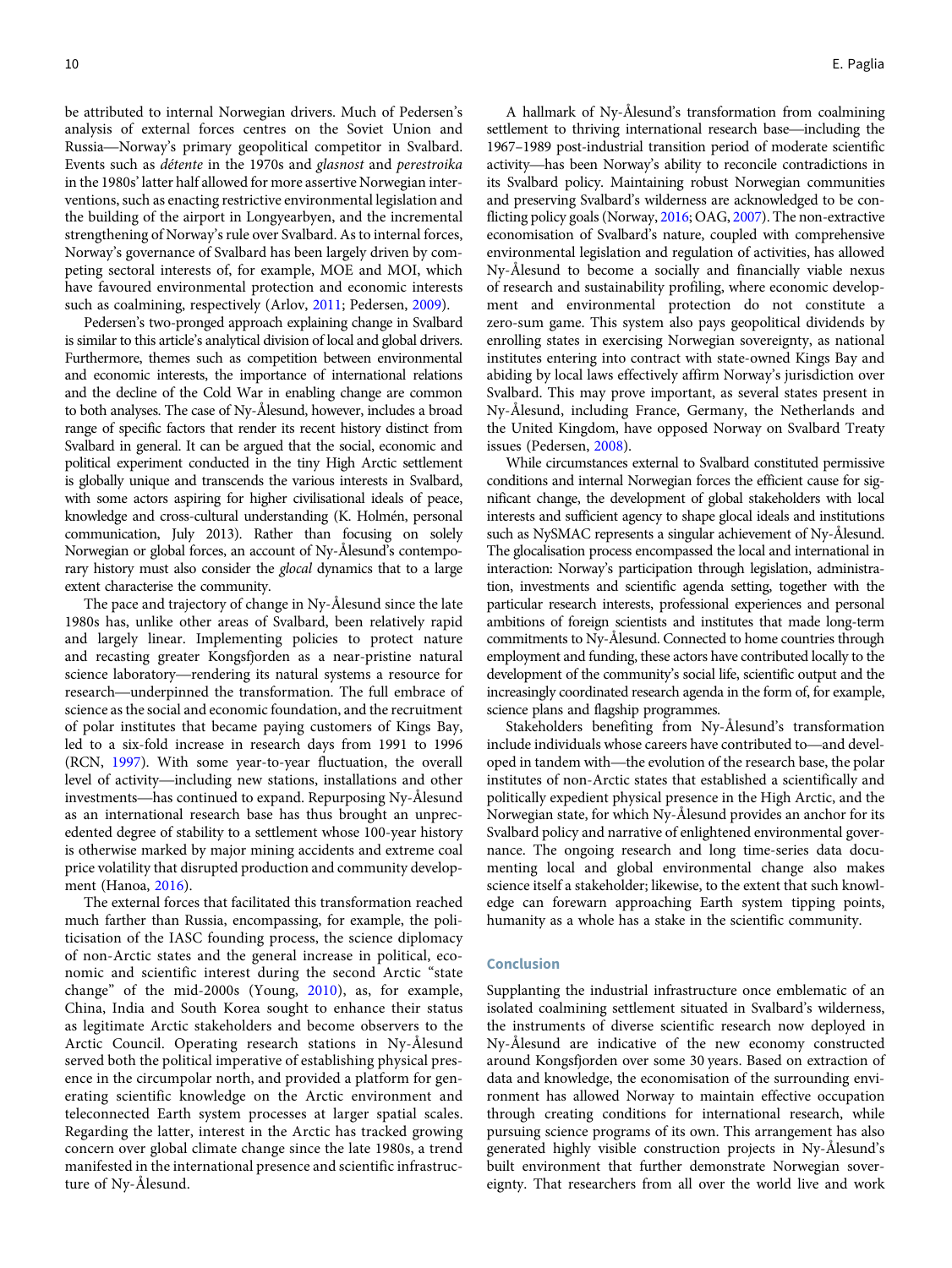in structures, Norwegian miners once called home testifies to Norway's successful efforts to ensconce an international scientific community within a well-preserved cultural heritage site.

The scale of Ny-Ålesund's expansion and internationalisation may be approaching its limit. The main institutional actors in Ny-Ålesund, including Kings Bay, NPI and NySMAC, have demonstrated increasing reflexivity towards the impacts of research and limits of acceptable change to the local environment (cf. Sander, [2014](#page-12-0)), and an ambition to not expand the settlement's built environment. Another recurring concern is the level of Norway's involvement in facilitating and conducting research in Svalbard. Government reports in 2007 and 2016 noted absolute and relative declines in Norwegian research in comparison to increased international activity (Norway, [2016](#page-11-0); OAG, [2007](#page-11-0)). Even as early as 1997, the leader of RCNs Polar Committee warned that Norway must avoid being reduced to a superintendent function over the considerable infrastructure it had financed (Skoie, [1997\)](#page-12-0).

Ny-Ålesund's status as a place of international research is, however, not in question (Norway, [2016\)](#page-11-0), and the scope of glocalisation may soon be expanding. The 2016 white paper, as well as the 2018 Svalbard research strategy (Norway, [2018\)](#page-11-0), reiterates and amplifies the longstanding goal of deepening coordination and collaboration, with Norway taking the leading role in setting the scientific agenda, including as initiator and facilitator of the ambitious Svalbard Integrated Arctic Earth Observing System (Norway, [2018](#page-11-0)). More radically, the white paper signalled the government's intention for Ny-Ålesund to begin moving away from its de facto status as a community structured around national stations: "A gradual shift is also desired away from research stations located in separate buildings to centres thematically aligned with priority areas and equipped for shared use"(Norway, [2018](#page-11-0), p. 79). With boundaries between stations reduced, such a move should, ostensibly, foster greater international collaboration at the local level. Although the shift towards coordination and common infrastructure has been an ongoing development in Ny-Ålesund, diminishing the practical and symbolic status of the individual stations represents a significant departure from the KIRB model that emerged in the early 1990s.

There are current indications of both the continued existence of nation-based stations and the collectivisation of research and further transition towards shared facilities. For instance, Japan's NIPR has long wanted to relocate its station from the airport to the settlement's centre. The wording of an announcement in the July 2017 Ny-Ålesund Newsletter on plans for a new station is telling: "Kings Bay has received ear-marked funds to start building a new research facility to serve, first and foremost, the Japanese researchers, but it will also be a common facility with rooms, laboratories and an observation platform for other researchers". (The new facility, opening in 2019, has subsequently been dubbed the "Terrestrial Lab", in which NIPR will rent space, according to the February 2018 Ny-Ålesund Newsletter.) Germany and France merged stations in 2003 to create scientific synergies and, on the political level, celebrate the 40th anniversary of the Élysée Treaty of friendship between the countries (R. Neuber, personal communication, April 2016). Discussions on the Netherlands joining the German–French station have also taken place, and interest exists for a new common facility that would congregate operations of all three states and demonstrate their status as a single research base (R. Neuber, personal communication, April 2016; M. Loonen, personal communication, April 2016).

Symbolism and political interests, parallel to scientific and practical concerns, thus remain salient factors in Ny-Ålesund's ongoing evolution. Perhaps out of growing concern over potential misperceptions of Svalbard settlements as international spaces (Pedersen, [2017\)](#page-11-0), the new research strategy specifies Ny-Ålesund "a Norwegian platform for international cooperation in world-class natural sciences research"(Norway, [2018](#page-11-0), emphasis added). The increasingly collective scientific agenda proposed in the white paper, and reaffirmed in the Svalbard research strategy, will ensue with Norway as a more assertive host. The government also commissioned RCN to develop the Ny-Ålesund-specific research strategy to be implemented and overseen by NPI, described as:

a useful tool for assessing and allocating time and space in existing buildings and laboratories. It will also provide a basis and guidelines for longterm plans for further development of infrastructure, buildings and services in Ny-Ålesund. This will also form a basis for communicating clear expectations to all actors in Ny-Ålesund. (Norway, [2016,](#page-11-0) pp. 79–80)

Further demonstrating the ongoing shift, the newly released Ny-Ålesund research strategy refers to the "Ny-Ålesund Research ations to all actors in Ny-Ålesund. (Norway, 2016, pp. 79–80)<br>Further demonstrating the ongoing shift, the newly released<br>Ny-Ålesund research strategy refers to the "Ny-Ålesund Research<br>Station" rather than KIRB—thus remov community's collective designation (RCN, [2019](#page-12-0)). Moreover, some nations represented in Ny-Ålesund, particularly China, reacted negatively to restrictions in a circulated draft of the strategy, which, for example, reiterated policies limiting research to natural sciences (Rapp, [2019\)](#page-11-0).

The 2016 white paper is also from a bureaucratic perspective another turning point in Ny-Ålesund's contemporary history. Both NPI and Kings Bay were once under MOI; the 2017 transfer of the latter to MOE—where NPI has been since 1979—signals the continued decline of remaining non-research-related economic interests such as cruise ship calls, in decline since the 2015 heavy fuel oil ban. While the transfer likely benefits the environment and strengthens certain scientific interests in Norway, it is unclear how severing ties to a commerce-centric ministry will affect the Ny-Ålesund socio-economic system. The assemblage of environmental and pro-science narratives, policies and infrastructures underpinning the economisation process remains firmly in place, severing ties to a commerce-centric ministry win anect the<br>Ny-Ålesund socio-economic system. The assemblage of environ-<br>mental and pro-science narratives, policies and infrastructures<br>underpinning the economisation process required and pro-science narratives, policies and infrastructures<br>underpinning the economisation process remains firmly in place,<br>yet the underlying bottom-line economic logic of MOI—which<br>required Kings Bay to keep balanc somewhat less certain under MOE administration.

Norway's effective occupation of Svalbard is no longer tightly coupled to coal. In the geopolitical context of Sveagruva being abandoned and Longyearbyen facing an uncertain post-coal future (Pedersen, [2017](#page-11-0)), the relatively stable development of Ny-Ålesund as a Norwegian-controlled international research base represents an important anchor for Norway's sovereignty over Svalbard. The alternative economisation of the Kongsfjorden area's natural resources has proved to be a more sustainable model for maintaining a community in the High Arctic. The anemative economisation of the Rongsijorden area's natural<br>resources has proved to be a more sustainable model for maintain-<br>ing a community in the High Arctic.<br>As this study has demonstrated, the telecouplings that ha

As this study has demonstrated, the telecouplings that have tied mental, scientific and geopolitical—represent a type of diversifica-<br>mental, scientific and geopolitical—represent a type of diversifica-<br>mental, scientific and geopolitical—represent a type of diversification that helped secure the settlement's social and economic basis as a place for"sustainable research production". Unlike coal, Arctic and global change research is a growth industry, as indicated by, for example, the 2017 Arctic Science Agreement, considered a milestone in science diplomacy (Berkman, Kullerud, Pope, Vylegzhanin, & Young, [2017\)](#page-11-0). This is particularly true when science is the currency for political participation, as in the polar areas.

Thirty years after the Murmansk speech, Ny-Ålesund seems on the surface a microcosm of Gorbachev's idealised Arctic, a locality of peaceful scientific cooperation among a broad array of global actors. Although this appearance to some extent belies certain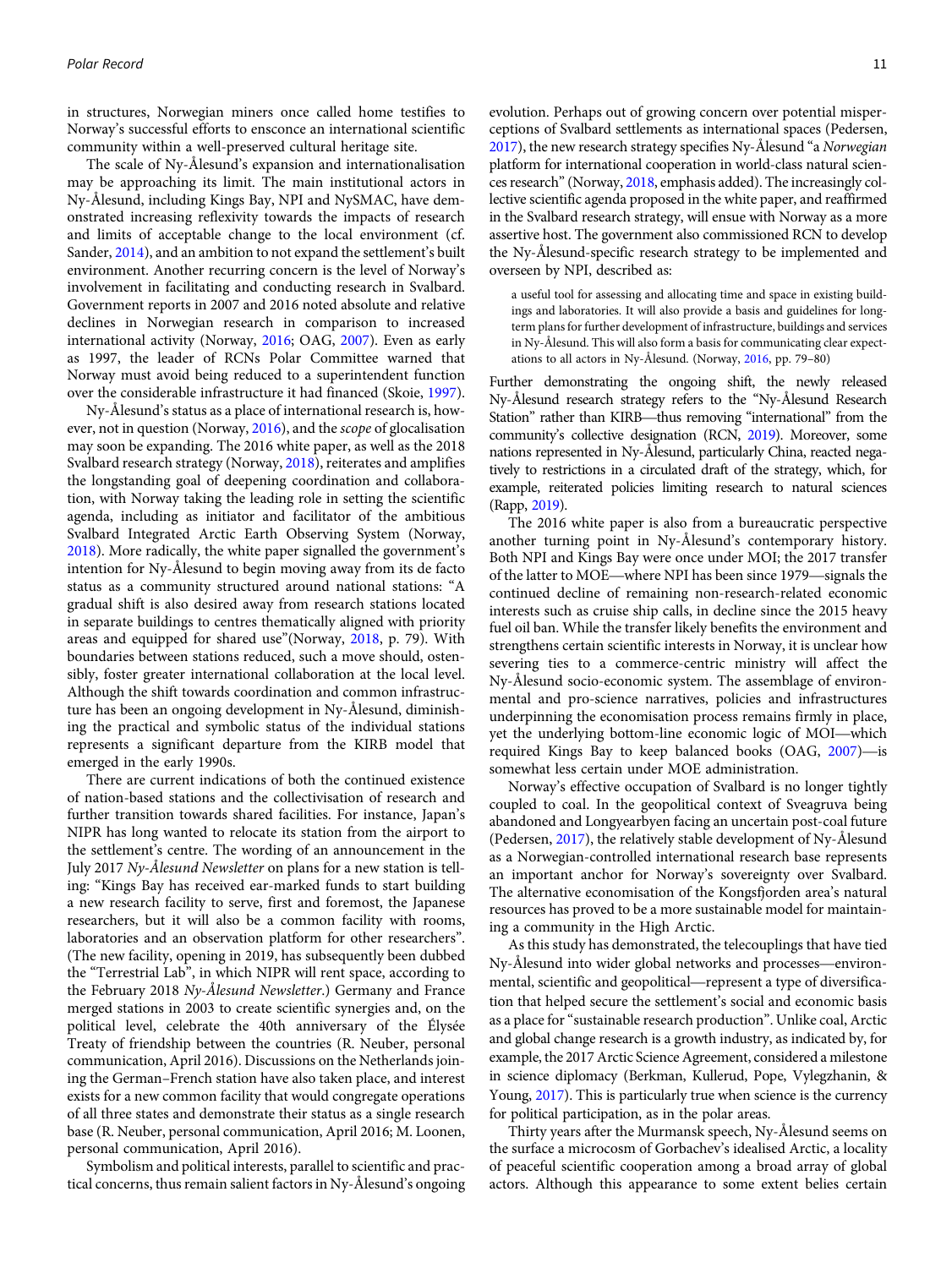<span id="page-11-0"></span>tensions and other agendas—some coming to the fore in the 12<br>tensions and other agendas—some coming to the fore in the<br>context of the new research strategy—the scientific imperative of understanding the Arctic's role in global climate change, and the commitment of glocal stakeholders to the community's future, strengthens Ny-Ålesund's prospects for remaining relevant as an international research base and geopolitical asset for Norway as well as the non-Arctic states congregated there. Following the bureaucratic reorganisation and new research strategy for Strengthens Ny-Alesund S prospects for remaining relevant as an<br>international research base and geopolitical asset for Norway as<br>well as the non-Arctic states congregated there. Following the<br>bureaucratic reorganisation an international research base and geopontical asset for Norway as<br>well as the non-Arctic states congregated there. Following the<br>bureaucratic reorganisation and new research strategy for<br>Ny-Ålesund—with MOE, RCN and NPI play Norwegian authorities, foreign researchers and their institutes, and institutions such as NySMAC and the Flagship Programmes, will largely shape the governance and continued evolution of the settlement.

#### Notes

1 An arrangement brokered by former Arctic Centre Director Louwrens Hacquebord (Loonen 2016).

2 The German–French AWIPEV station contracts three year-round employees.

#### References

- Arlov, T. B. (2011). Den rette mann: Historien om Sysselmannen på Svalbard. Trondheim: Tapir Akademisk Forlag.
- Avango, D. (2014). Constructing Svalbard and its Natural Resources: Industrial Futures in a Contested Arctic Space. Paper presented at International Congress of Arctic Social Sciences, Prince George, Canada.
- Avango, D., & Roberts, P. (2017). Heritage, conservation, and the geopolitics of Svalbard: Writing the history of arctic environments. In L.-A. Köber, S. MacKenzie, & A. Westerståhl Stenport (Eds.), Arctic environmental modernities: From the age of polar exploration to the era of the anthropocene (pp. 125–143), Cham: Springer.
- Barr, S. (2003). Norway—A Consistent Polar Nation? Analysis of an Image as Seen through the History of the Norwegian Polar Institute. Oslo: Kolofon.
- Berkman, P. A., Kullerud, L., Pope, A., Vylegzhanin, A. N., & Young, O. R. (2017). The arctic science agreement propels science diplomacy. Science, 358, 596–598.
- Bones, S. (2013). Science In-between: Norway, the European Arctic and the Soviet Union. In S. Sörlin (Ed.), Science, geopolitics and culture in the polar region: Norden beyond borders (pp. 143–170), Surrey: Ashgate.
- Bones, S. (2016). SCAR as a healing process? Reflections on science and polar politics in the Cold War and beyond: The case of Norway. In P. Roberts, L. M. van der Watt, & A. Howkins (Eds.), Antarctica and the Humanities (pp. 231–249), London: Palgrave Macmillan.
- Brady, A.-M. (2017). China as a Polar Great Power. Cambridge (UK): Cambridge University Press.
- Çalışkan, K., & Callon, M. (2009). Economization, part 1: shifting attention from the economy towards processes of economization. Economy and Society, 38(3), 369–398.
- Foreign and Commonwealth Office, Polar Regions Department, Government of the United Kingdom. (2018). Beyond the Ice; UK Policy Towards the Arctic. London.
- Governor of Svalbard. (1999). Helhetlig plan for miljø-tiltak I gruveområdet i Ny-Ålesund (Kings Bay). Longyearbyen: Sysselmannen.
- Governor of Svalbard. (2008). Ny-Ålesund: Forvaltningsplan for de fredete bygningene I tettstedet. Longyearbyen: Sysselmannen.
- Grydehøj, A. (2014). Informal diplomacy in Norway's Svalbard policy: The intersection of local community development and arctic international relations. Global Change, Peace & Security, 26(1), 41-54.
- Hacquebord, L. (2015). How science organizations in the non-arctic countries became members of IASC. In O. Rogne, V. Rachold, L. Hacquebord, & R. Corell (Eds.), 25 Years of international arctic research cooperation (pp. 21–26), Oslo: International Arctic Science Committee.
- Hanoa, R. (2016). Kings Bay på Svalbard 1916–2016: Fra gruvedrift til forskningsservice og klimaobservatorium. Bergen: Fagbokforlaget.
- India. (2013). Ministry of external affairs. India and the Arctic. Retrieved from [https://mea.gov.in/in-focus-article.htm?21812/India](https://mea.gov.in/in-focus-article.htm?21812/India+and+the+Arctic)+[and](https://mea.gov.in/in-focus-article.htm?21812/India+and+the+Arctic)+[the](https://mea.gov.in/in-focus-article.htm?21812/India+and+the+Arctic)+[Arctic](https://mea.gov.in/in-focus-article.htm?21812/India+and+the+Arctic)
- Japan Consortium for Arctic Environmental Research (JCAR). (2017). Longterm plan for Arctic environmental research. Tokyo: JCAR.
- Kings Bay, A. S. (2016). Årsrapport 2016. Ny-Ålesund: Kings Bay AS.
- Kruse, F. (2016). Is Svalbard a pristine ecosystem? Reconstructing 420 years of human presence in an Arctic archipelago. Polar Record, 52(5), 518–534.
- Lenschow, A., Newig, J., & Challies, E. (2016). Globalization's limits to the environmental state? Integrating telecoupling into global environmental governance. Environmental Politics, 25(1), 136–159.
- Liu, J., Hull, V., Batistella, M., DeFries, R., Dietz, T., Fu, F., ::: Zhu, C. (2013). Framing sustainability in a telecoupled world. Ecology and Society, 18(2), 26.
- Machowski, J. (1995). Scientific activities on Spitsbergen in the light of the international legal status of the Archipelago. Polish Polar Research, 16(1–2), 13–35.
- Misund, O., Aksnes, D., Christiansen, H., & Arlov, T. (2017). A Norwegian pillar in Svalbard: The development of the University Centre in Svalbard (UNIS). Polar Record, 53(3), 233–244.
- Nilsson, A. (2009). A changing arctic climate: More than just weather. In M. Tennberg & J. Shadian (Eds.), Legacies and change in polar sciences: Historical, legal and political reflections on the international polar year (pp. 9–34), Surrey: Ashgate.
- Norway. (1986). Ministry of Justice. Svalbard. Report No. 40 to Storting (1985– 186). Oslo.
- Norway. (1991). Ministry of Industry. Næringstiltak for Svalbard. Report No. 50 to Storting (1990–91). Oslo.
- Norway. (1993). Ministry of Environment. Norsk polarforskning. Report No. 42 to Storting (1992–93). Oslo.
- Norway. (1995). Ministry of Environment. Om miljøvern på Svalbard. Report No. 22 to Storting (1994–95). Oslo.
- Norway. (1999). Ministry of Justice. Svalbard. Report No. 9 to Storting (1999– 2000). Oslo.
- Norway. (2002). Svalbard Environmental Protection Act. Oslo.
- Norway. (2009). Ministry of Justice. Svalbard. Report No. 22 to Storting (2008- 2009). Oslo.
- Norway. (2016). Ministry of Justice and Public Security. Svalbard. Report No. 32 to Storting (2015–16). Oslo.
- Norway. (2018). Ministry of Education and Research. Strategy for research and higher education in Svalbard. Oslo.
- Norwegian Polar Institute (NPI). (2003). 75 år for Norge: Norsk Polarinstitutt jubilerer. Tromsø: NPI.
- NySMAC. (2010). Science Plan for the Kongsfjorden International Research Base 2010-2013.
- NySMAC. (2013). The Ny-Ålesund Charter (updated 2017).
- Office of the Auditor General (OAG). (2007). Investigation of the Management of Svalbard (2006-2007). Oslo: OAG.
- Paglia, E. (2016). The Northward Course of the Anthropocene: Transformation, Temporality and Telecoupling in a Time of Environmental Crisis (Doctoral dissertation). KTH Royal Institute of Technology, Sweden.
- Paglia, E. (2018). The telecoupled arctic: Assessing stakeholder narratives of non-Arctic states. In N. Wormbs (Ed.), Competing arctic futures: Historical and contemporary perspectives (pp. 189–212), London: Palgrave Macmillan.
- Pedersen, T. (2008). The dynamics of Svalbard diplomacy. Diplomacy and Statecraft, 19(2), 236–262.
- Pedersen, T. (2009). Norway's rule on Svalbard: Tightening the grip on the Arctic islands. Polar Record, 45(2), 147–152.
- Pedersen, T. (2017). The politics of presence: The Longyearbyen Dilemma. Arctic Review on Law and Politics, 8, 95–108.
- Rapp, O. M. (2019) Kina Raser mot Norge. Klassekampen. Retrieved from <https://www.klassekampen.no/article/20190307/ARTICLE/190309978>
- Research Council of Norway (RCN). (1997). Organisering av forskningen på Svalbard. Oslo: Norges forskningsråd.
- Research Council of Norway (RCN). (1998). Strategi for videreutviklingen av Svalbard som forskningsplattform. Oslo: Norges forskningsråd.